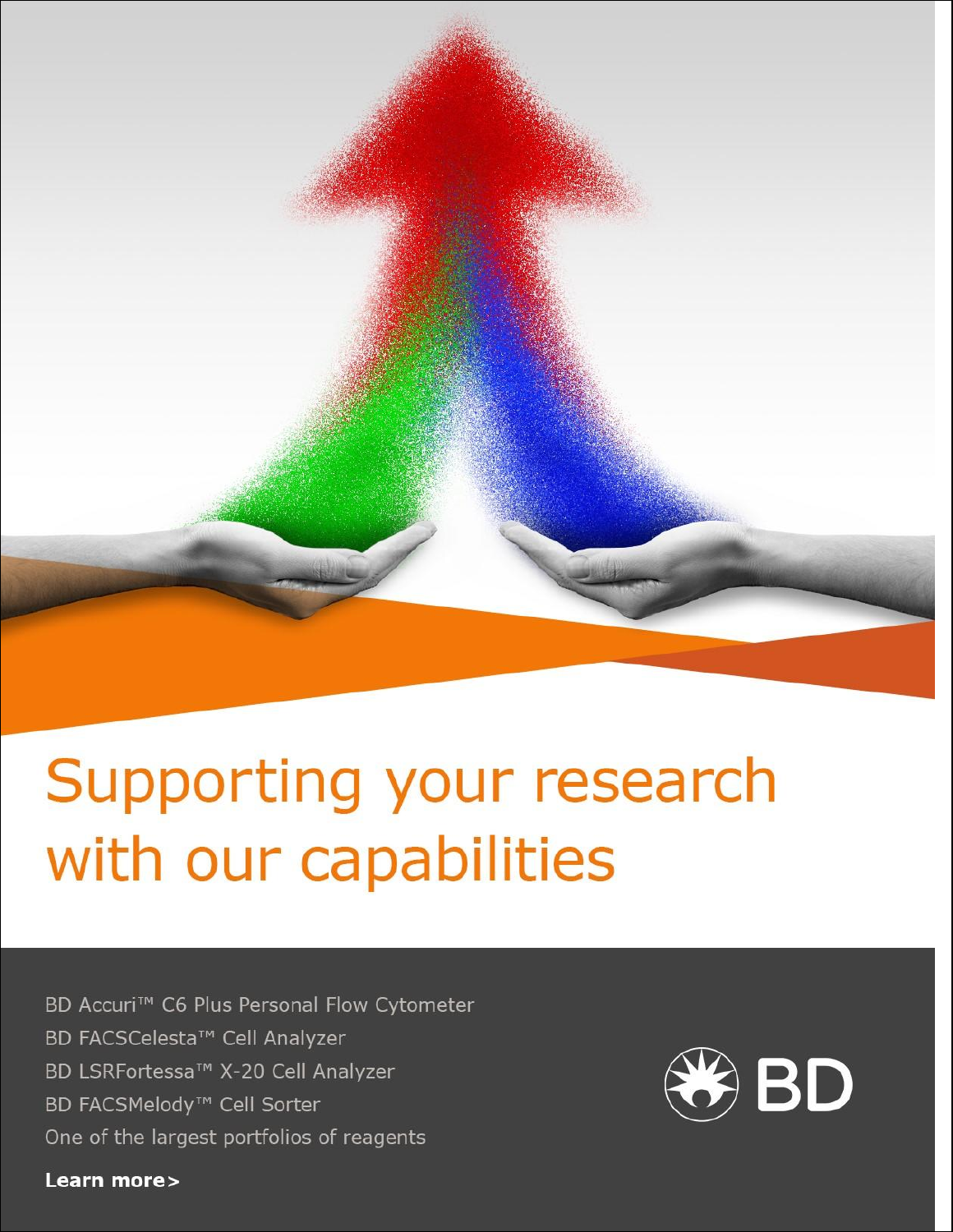# Coffee and tea consumption and risk of prostate cancer in the European **Prospective Investigation into Cancer and Nutrition**

Abhijit Sen<sup>1,2</sup>, Nikos Papadimitriou<sup>2</sup>, Pagona Lagiou<sup>3,4,5</sup>, Aurora Perez-Cornago<sup>6</sup>, Ruth C Travis<sup>6</sup>, Timothy J Key<sup>6</sup>, Neil Murphy<sup>7</sup><sup>1</sup>, Marc Gunter<sup>7</sup>, Heinz Freisling<sup>7</sup>, Ioanna Tzoulaki<sup>2,8</sup>, David C Muller<sup>8</sup>, Amanda J Cross<sup>8</sup>, David S Lopez<sup>9,10</sup>, Manuela  $\text{Bergmann}^{11}$ , Heiner Boeing<sup>11</sup>, Christina Bamia<sup>3,12</sup>, Anastasia Kotanidou<sup>12,13</sup>, Anna Karakatsani<sup>12,14</sup>, Anne Tjønneland<sup>15</sup>, Cecilie Kyrø<sup>15</sup>, Malene Outzen<sup>15</sup>, María-Luisa  $Redondo<sup>16</sup>$ , Valerie Cayssials<sup>17</sup>, Maria-Dolores Chirlaque<sup>18-20</sup>, Aurelio Barricarte<sup>19,21,22</sup>, Maria-Jose Sánchez<sup>19,23</sup>, Nerea Larrañaga<sup>19,24</sup>, Rosario Tumino<sup>25</sup>, Sara Grioni<sup>26</sup>[,](http://orcid.org/0000-0002-8008-5096) Domenico Palli<sup>27</sup> , Saverio Caini<sup>27</sup>, Carlotta Sacerdote<sup>28</sup> , Bas Bueno-de-Mesquita<sup>8[,](http://orcid.org/0000-0003-3751-3929)29,30,31</sup>, Tilman Kühn<sup>32</sup>, Rudolf Kaaks<sup>32</sup>, Lena Maria Nilsson<sup>33</sup>, Rikard Landberg<sup>33[,](http://orcid.org/0000-0002-6500-6310)34</sup>, Peter Wallström<sup>35</sup>, Isabel Drake<sup>36</sup>**D**, Bodil Hammer Bech<sup>38</sup>, Kim Overvad<sup>37</sup>, Dagfinn Aune<sup>8, 38</sup>, Kay-Tee Khaw<sup>39</sup>, Elio Riboli<sup>8</sup>, Dimitrios Trichopoulos<sup>†4,5,12</sup>,Antonia Trichopoulou<sup>3,12</sup>, Konstantinos K Tsilidis<sup>2,8</sup>

# **Authors' Affiliations**

<sup>1</sup>Department of Public Health and Nursing, Faculty of Medicine and Health Science,

Trondheim, Norway

 $2D$ epartment of Hygiene and Epidemiology, University of Ioannina School of

Medicine, Ioannina, Greece

<sup>3</sup>WHO Collaborating Center for Nutrition and Health, Department of Hygiene,

Epidemiology and Medical Statistics, School of Medicine, National and Kapodistrian

University of Athens, Athens, Greece

<sup>4</sup>Bureau of Epidemiologic Research, Academy of Athens, Athens, Greece

This article has been accepted for publication and undergone full peer review but has not been through the copyediting, typesetting, pagination and proofreading process which may lead to differences between this version and the Version of Record. Please cite this article as an 'Accepted Article', doi: 10.1002/ijc.31634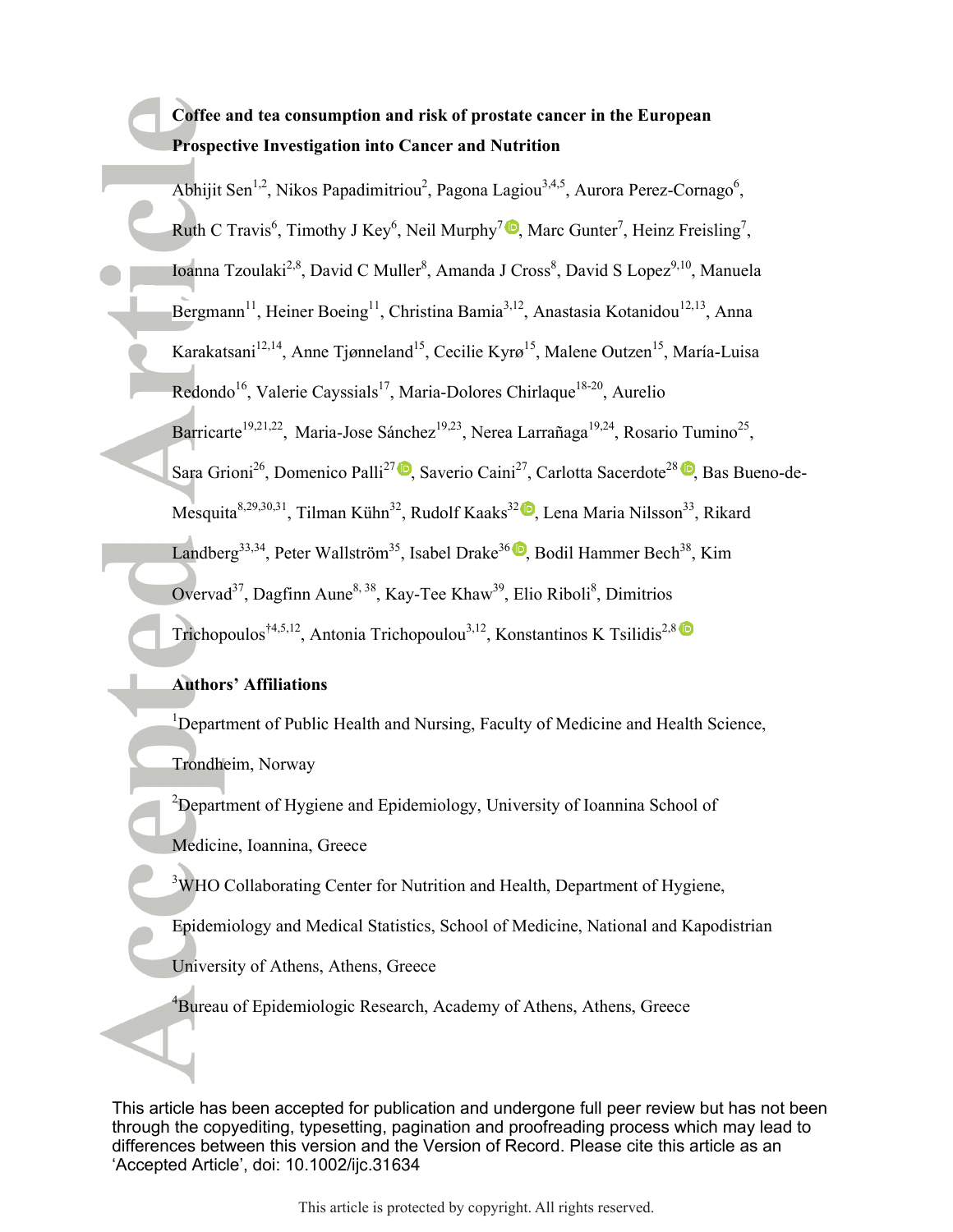${}^{5}$ Department of Epidemiology, Harvard T. H. Chan School of Public Health, Boston, MA, USA

<sup>6</sup>Cancer Epidemiology Unit, Nuffield Department of Population Health, University of Oxford, Oxford, UK

<sup>7</sup>International Agency for Research on Cancer, Lyon, France

<sup>8</sup>Department of Epidemiology and Biostatistics, School of Public Health, Imperial

College London, London, UK

 $^{9}$ Department of Epidemiology, Human Genetics and Environmental Sciences, The University of Texas- School of Public Health, Houston, TX

 $10$ Division of Urology, The University of Texas Medical School, Houston, TX

<sup>11</sup>Department of Epidemiology, German Institute of Human Nutrition Potsdam-

Rehbrücke, Nuthetal, Germany

<sup>12</sup>Hellenic Health Foundation, Athens, Greece

<sup>13</sup>First Department of Critical Care Medicine and Pulmonary Services, University of

Athens Medical School, Evangelismos Hospital, Athens, Greece.

<sup>14</sup>2nd Pulmonary Medicine Department, School of Medicine, National and

Kapodistrian University of Athens, "ATTIKON" University Hospital, Haidari,

**Greece** 

 $^{15}$ Unit of Diet, Genes and Environment, Danish Cancer Society Research Center,

Copenhagen, Denmark

<sup>16</sup>Public Health Directorate, Asturias, Spain

<sup>17</sup>Unit of Nutrition and Cancer, Cancer Epidemiology Research Program, Catalan

Institute of Oncology, Bellvitge Biomedical Research Institute (IDIBELL),

Barcelona, Spain.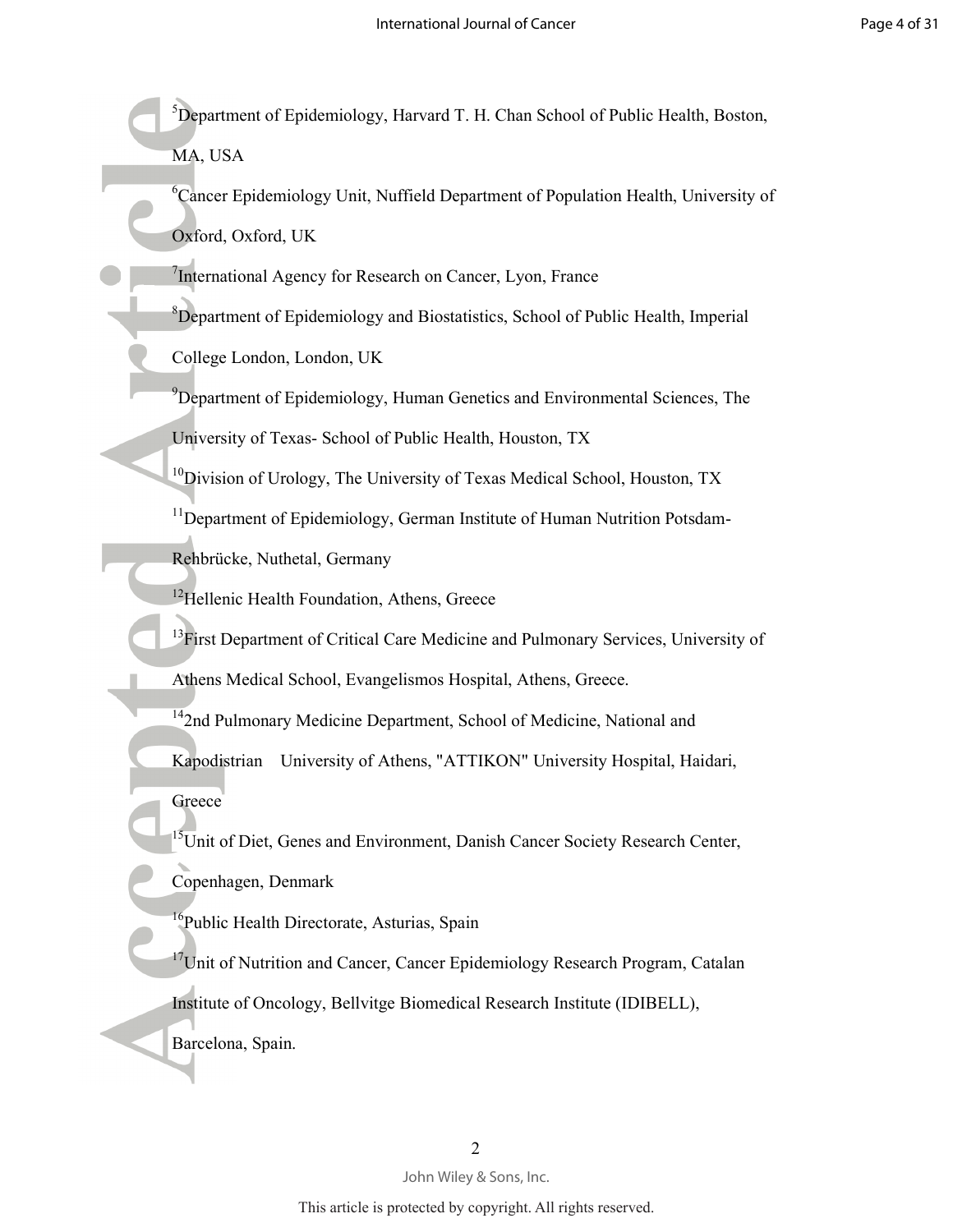- $18$ Department of Epidemiology, Regional Health Council, IMIB-Arrixaca, Murcia, Spain
	- <sup>19</sup>CIBER in Epidemiology and Public Health (CIBERESP), Madrid, Spain
	- $^{20}$ Department of Health and Social Sciences, Universidad de Murcia, Murcia, Spain
- <sup>21</sup>Navarra Public Health Institute, Pamplona, Spain
	- $^{22}$ Navarra Institute for Health Research (IdiSNA), Pamplona, Spain
	- <sup>23</sup>Escuela Andaluza de Salud Pública. Instituto de Investigación Biosanitaria ibs.
- GRANADA. Hospitales Universitarios de Granada/Universidad de Granada, Granada, Spain
- <sup>24</sup>Public Health Division of Gipuzkoa, Regional Government of the Basque Country, Spain.
- $^{25}$ Cancer Registry and Histopathology Unit, "Civic-M.P.Arezzo" Hospital, Ragusa, Italy
- $^{26}$  Epidemiology and Prevention Unit, Fondazione IRCCS, Istituto Nazionale dei Tumori *via* Venezian 1, 20133 Milano, Italy
- $27$ Cancer Risk Factors and Life-Style Epidemiology Unit, Cancer Research and Prevention Institute—ISPO, Florence, Italy
- <sup>28</sup>Unit of Cancer Epidemiology, Città della Salute e della Scienza University-Hospital and Center for Cancer Prevention (CPO), Turin, Italy
- $29$ Department for Determinants of Chronic Diseases (DCD), National Institute for
- Public Health and the Environment (RIVM), PO Box 1, 3720 BA Bilthoven, The **Netherlands**
- <sup>30</sup>Department of Gastroenterology and Hepatology, University Medical Centre, Utrecht, The Netherlands.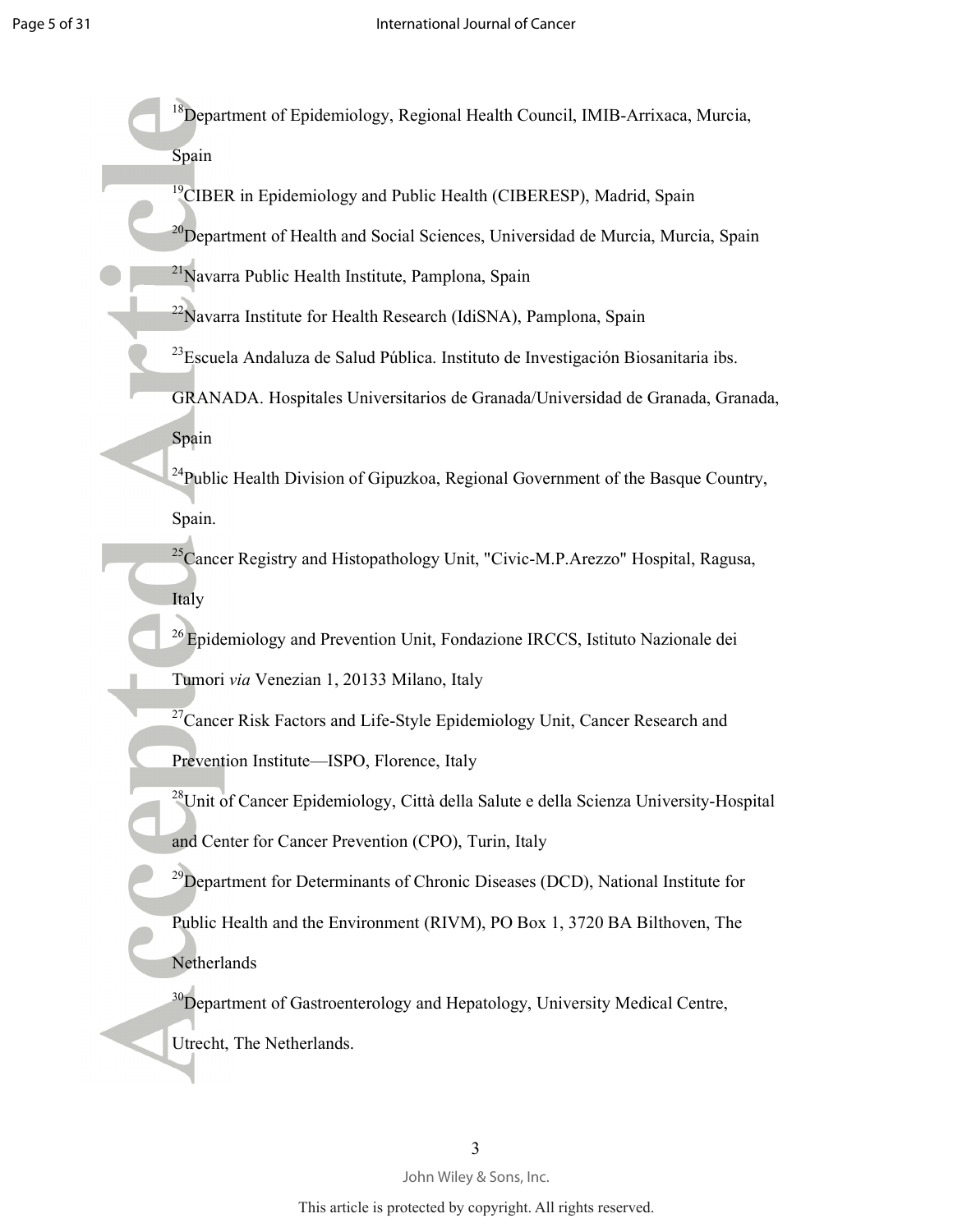<sup>31</sup>Department of Social & Preventive Medicine, Faculty of Medicine, University of Malaya, Pantai Valley, 50603, Kuala Lumpur, Malaysia.

 $32$ Division of Cancer Epidemiology, German Cancer Research Center (DKFZ) <sup>33</sup>Public health and clinical medicine, Nutritional research Umeå University <sup>34</sup>Department of Biology and Biological Engineering, Chalmers University of Technology, 412 96 Gothenburg, Sweden

<sup>35</sup>Nutrition Epidemiology Research Group. Dept. of Clinical Sciences, Lund University, Malmö, Sweden

<sup>36</sup>Department of Clinical Sciences in Malmö, Lund University, Sweden

 $37$ Department of Public Health, Section for Epidemiology, Aarhus University, Denmark

<sup>38</sup>Bjørknes University College, Oslo, Norway

<sup>39</sup>University of Cambridge, School of Clinical Medicine, Cambridge, United Kingdom.

† Deceased

**Running title:** Coffee and tea consumption and prostate cancer risk in EPIC

**-- -**: Konstantinos K Tsilidis, PhD, Department of Epidemiology and Biostatistics, School of Public Health, Imperial College London, London, W2 1PG, UK. Phone:  $+44$  (0) 2075942623. E-mail: k.tsilidis@imperial.ac.uk

For information on how to submit an application for gaining access to EPIC data and/or biospecimens, please follow the instructions at

http://epic.iarc.fr/access/index.php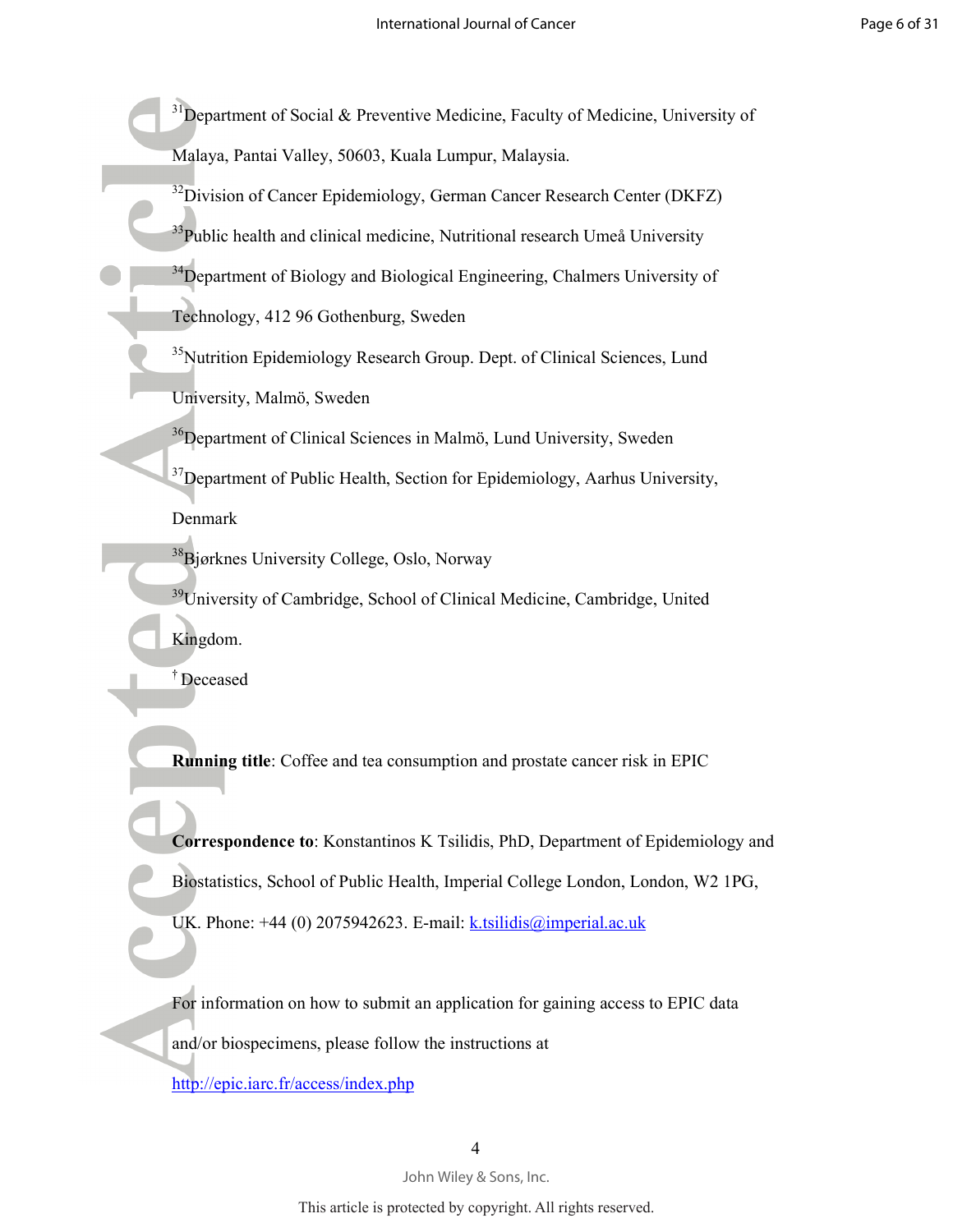| <b>Key words</b><br><b>Abbreviations</b> | Coffee, tea, decaffeinated, caffeinated, prostate cancer, EPIC |
|------------------------------------------|----------------------------------------------------------------|
| <b>BMI</b>                               | Body Mass Index                                                |
| CI                                       | Confidence Interval                                            |
| <b>EPIC</b>                              | European Prospective Investigation into Cancer and Nutrition   |
| <b>HR</b>                                | Hazard Ratio                                                   |
| <b>RR</b>                                | <b>Relative Risk</b>                                           |
| <b>TNM</b>                               | Tumor Node-metastasis                                          |
| <b>WCRF</b>                              | World Cancer Research Fund                                     |
|                                          | <b>Article category Cancer Epidemiology</b>                    |
|                                          |                                                                |
|                                          |                                                                |
|                                          |                                                                |
|                                          |                                                                |
|                                          |                                                                |
|                                          |                                                                |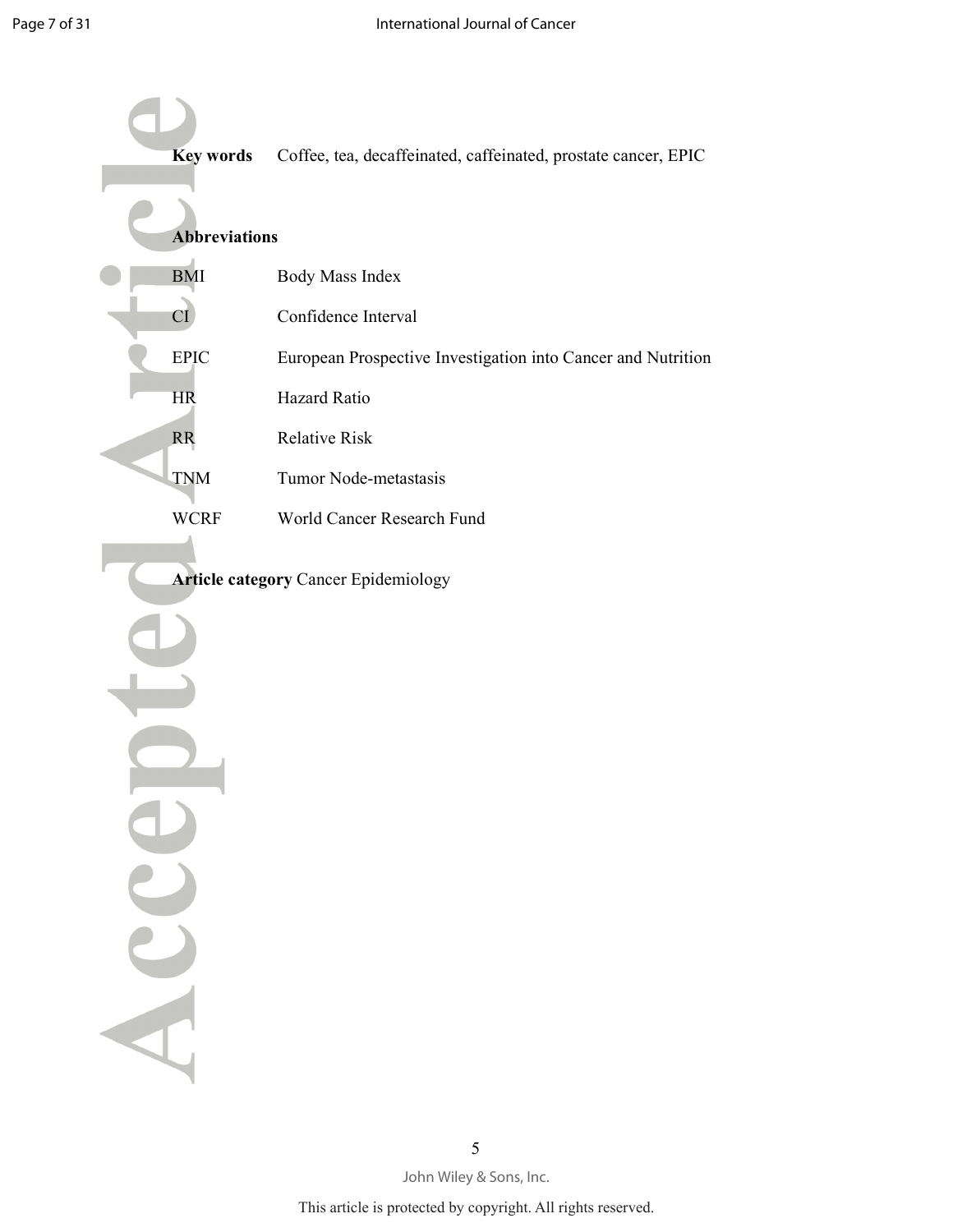**Novelty and impact** 

Numerous studies have assessed the association of coffee and tea consumption with risk of total prostate cancer and results are inconsistent. Total prostate cancer mainly reflects propensity to have a biopsy; hence, more attention must be given to advanced and fatal disease. Few cohort studies have so far examined these associations according to disease stage, grade or fatality. Our findings from this large prospective cohort study does not support any association between drinking tea or coffee, with or without caffeine, and risk of total prostate cancer or cancer by stage, grade or fatality.

Accel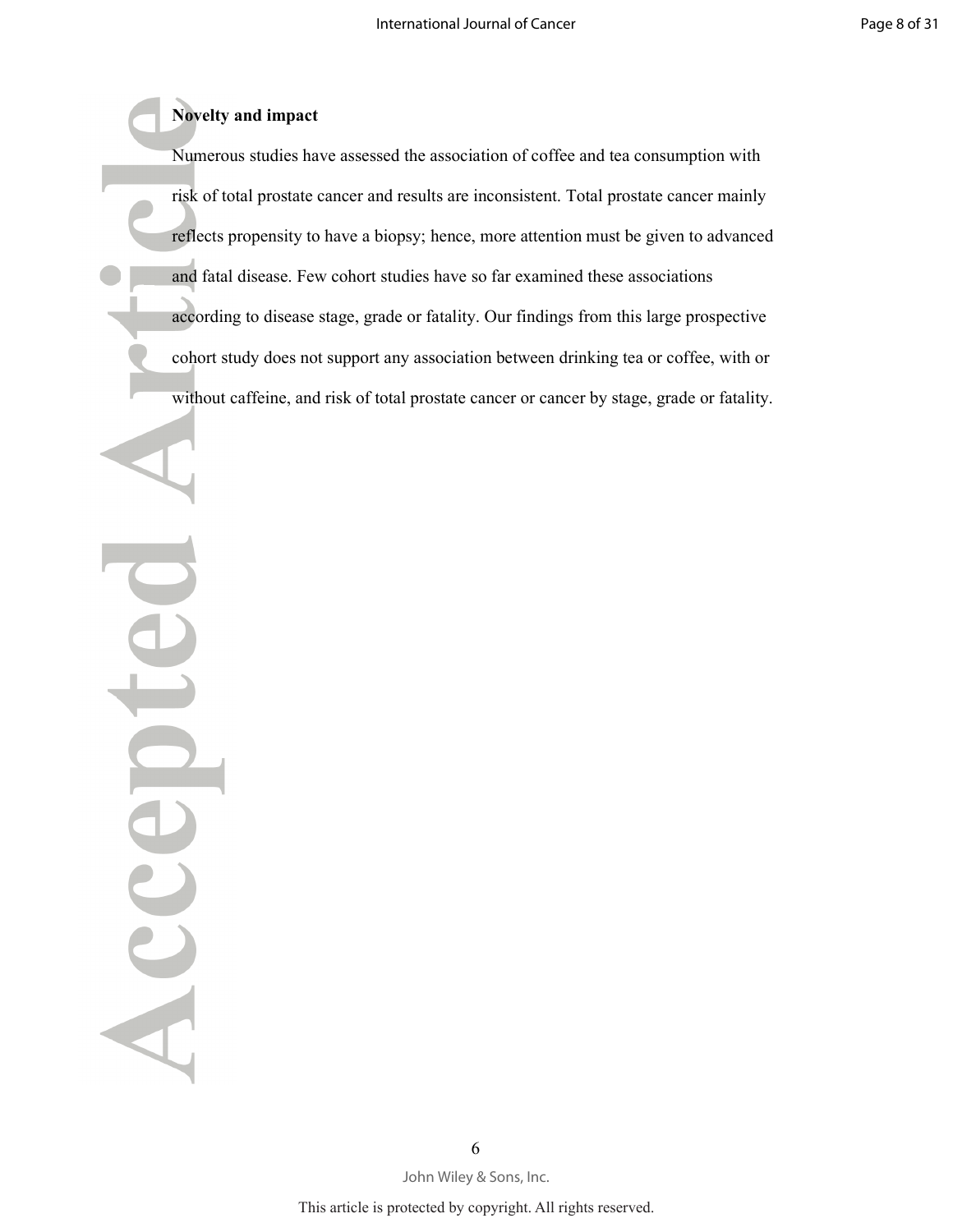**ABSTRACT** 

The epidemiological evidence regarding the association of coffee and tea consumption with prostate cancer risk is inconclusive, and few cohort studies have assessed these associations by disease stage and grade. We examined the associations of coffee (total, caffeinated and decaffeinated) and tea intake with prostate cancer risk in the European Prospective Investigation into Cancer and Nutrition. Among 142,196 men, 7,036 incident prostate cancer cases were diagnosed over 14 years of follow-up. Data on coffee and tea consumption were collected through validated country-specific food questionnaires at baseline. We used Cox proportional hazards regression models to compute hazard ratios (HRs) and 95% confidence intervals (CI). Models were stratified by center and age, and adjusted for anthropometric, lifestyle and dietary factors. Median coffee and tea intake were 375 mL/day and 106 mL/day, respectively, but large variations existed by country. Comparing the highest (median of 855 mL/day) versus lowest (median of 103 mL/day) consumers of coffee and tea (450 mL/day versus 12 mL/day) the HRs were 1.02 (95% CI, 0.941.09) and 0.98 (95% CI,  $0.90-1.07$ ) for risk of total prostate cancer, and  $0.97$  (95% CI, 0.79-1.21) and 0.89  $(95\% \text{ CI}, 0.70-1.13)$  for risk of fatal disease, respectively. No evidence of association was seen for consumption of total, caffeinated or decaffeinated coffee or tea and risk of total prostate cancer or cancer by stage, grade or fatality in this large cohort. Further investigations are needed to clarify whether an association exists by different preparations or by concentrations and constituents of these beverages.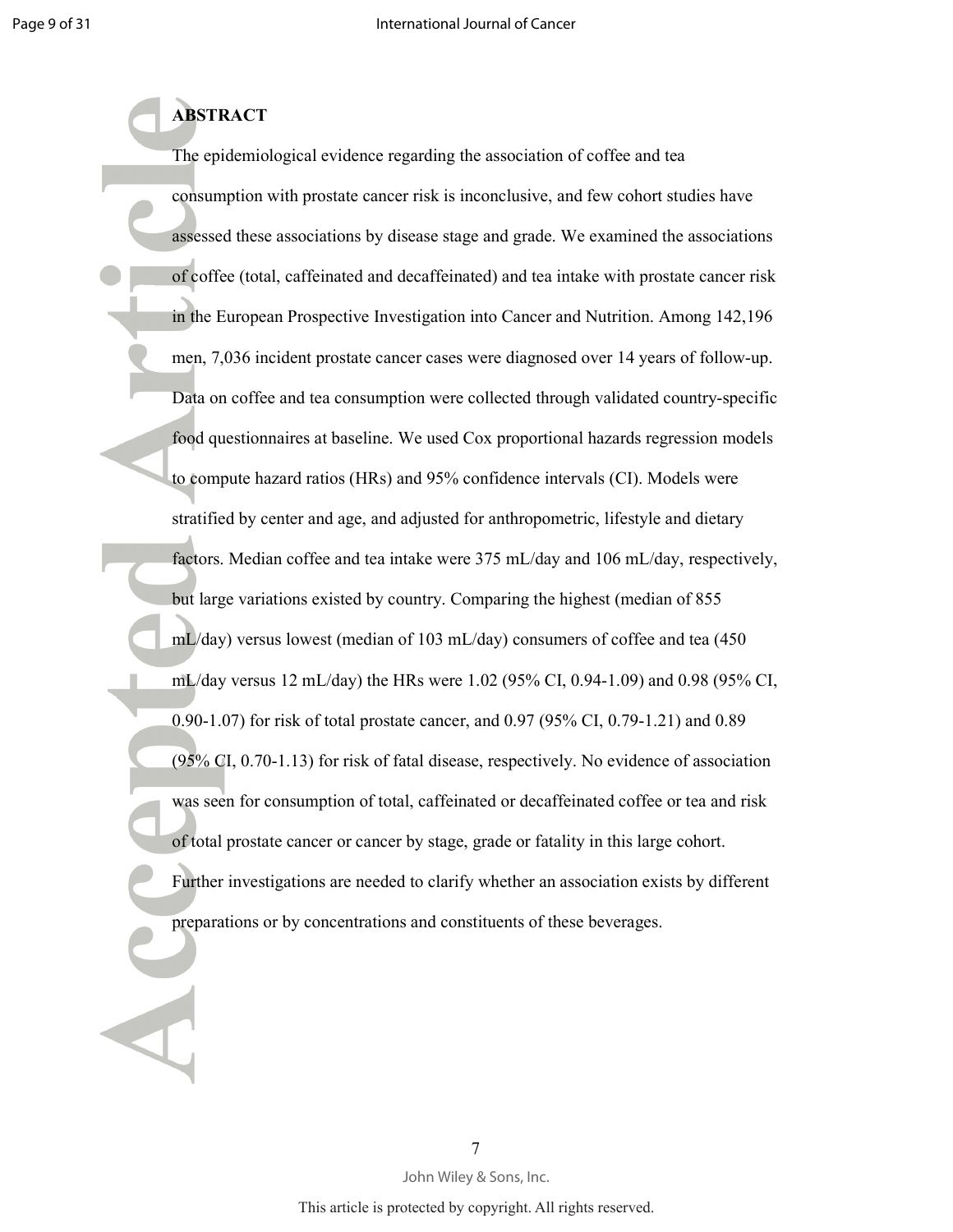# **INTRODUCTION**

Prostate cancer is the most frequently diagnosed cancer amongst men in developed nations, and the age-standardized incidence rate of prostate cancer has been generally increasing worldwide  $1-3$ . This increase in incidence was presumably due to the introduction of prostate specific-antigen screening  $3$ . The etiology of this malignancy remains largely unclear, as only old age, black race, positive family history, prostate cancer susceptibility polymorphisms and possibly height and high circulating insulin-like growth factor I concentrations are established risk factors  $4-7$ . No dietary risk factors for prostate cancer have been firmly established  $7, 8$ .

Tea and coffee are the two most widely consumed beverages in the world. In vitro and animal studies have suggested that anti-oxidative and anti-inflammatory properties of polyphenols present in coffee and tea, such as catechins and diterpenes, might reduce the risk of prostate cancer  $9-11$ .

The association between coffee, tea and risk of total prostate cancer risk has been widely investigated in epidemiological studies, but the findings are inconsistent<sup>8,</sup>  $12-15$ . Most cohort studies have reported null associations, but many studies were limited by relatively small sample sizes, short follow-up time, lack of detailed adjustment for potential confounders, lack of information on coffee types and preparations, and scarce cancer stage and grade information. Hence, in the present large prospective study, we aimed to examine the association of coffee (total, caffeinated, decaffeinated) and tea intake with risk of total prostate cancer or risk by stage, grade and fatality in the European Prospective Investigation into Cancer and Nutrition (EPIC) cohort.

> John Wiley & Sons, Inc. This article is protected by copyright. All rights reserved.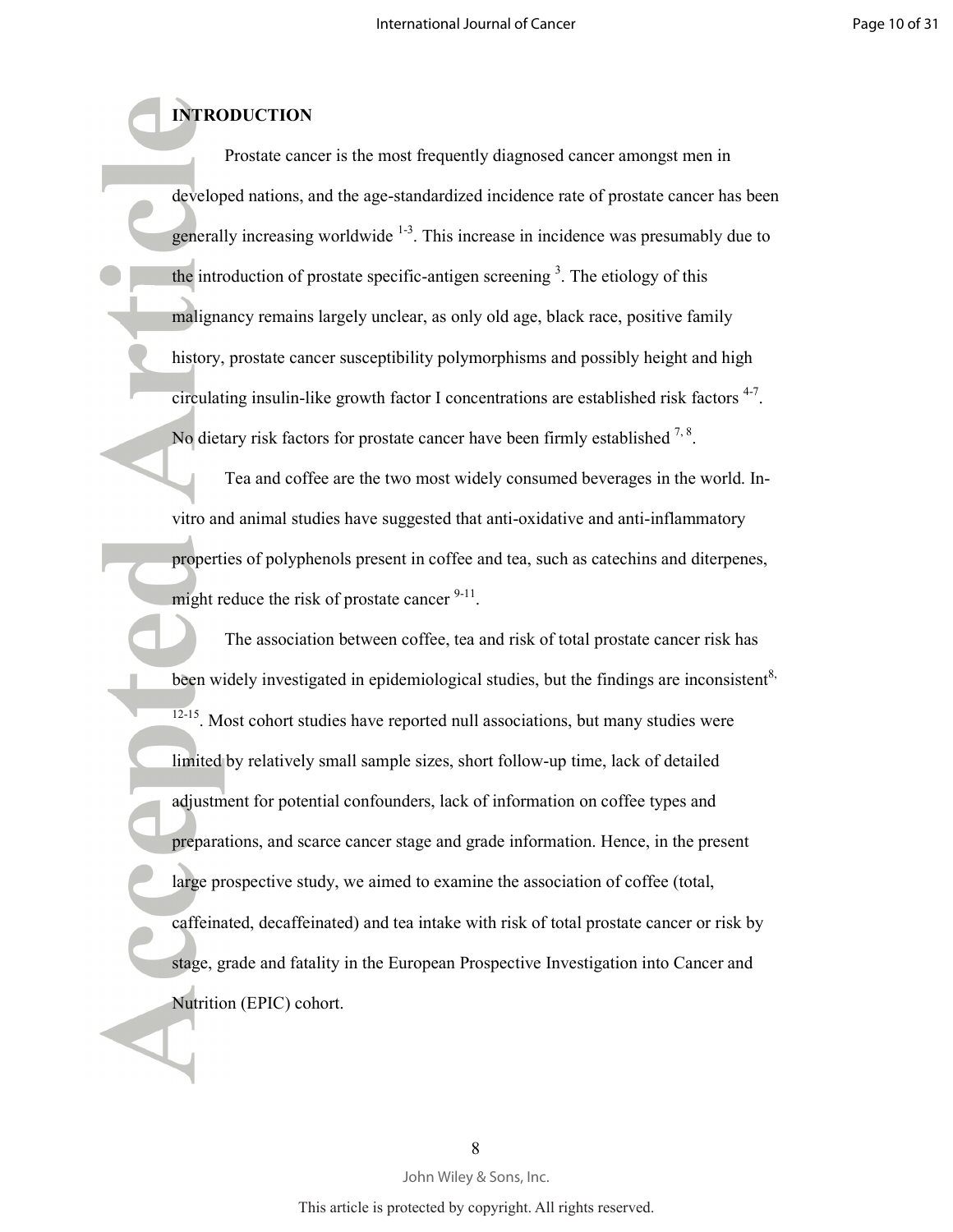# **MATERIAL AND METHODS**

# Study Design

EPIC is an ongoing multicenter prospective cohort study designed to investigate risk factors of cancer and other chronic diseases. There are 23 EPIC centers in 10 European countries (i.e. Denmark, France, Germany, Greece, Italy, The Netherlands, Norway, Spain, Sweden, and United Kingdom [UK]) that recruited more than half a million participants in the 1990s. Details about the cohort population and the data collection procedures have been described elsewhere <sup>16</sup>.

In the present study, participants from France and Norway, Naples (Italy) and Utrecht (The Netherlands) were excluded because these centers included only women. Data from 142,196 male participants were included for analysis after excluding 3,972 men with prevalent cancers (other than non-melanoma skin cancer) at recruitment, and 5,766 men with incomplete dietary or non-dietary information or men with an extreme energy intake relative to estimated energy requirement. All subjects gave written informed consent and the Institutional Review Boards of the International Agency for Research on Cancer and of all EPIC recruitment centers approved the study.

## **Exposure Assessment**

Dietary assessment over the 12 months before recruitment was recorded using validated country-specific food questionnaires including a range of 88 to 266 food items. Questionnaires were usually self-administered, except in Greece, Spain and Ragusa in Italy, where trained interviewers were used. Data on caffeinated and decaffeinated coffee were not available in the EPIC centers of Ragusa (Italy), Umeå (Sweden) and Denmark, whereas data on decaffeinated coffee was not available in

John Wiley & Sons, Inc.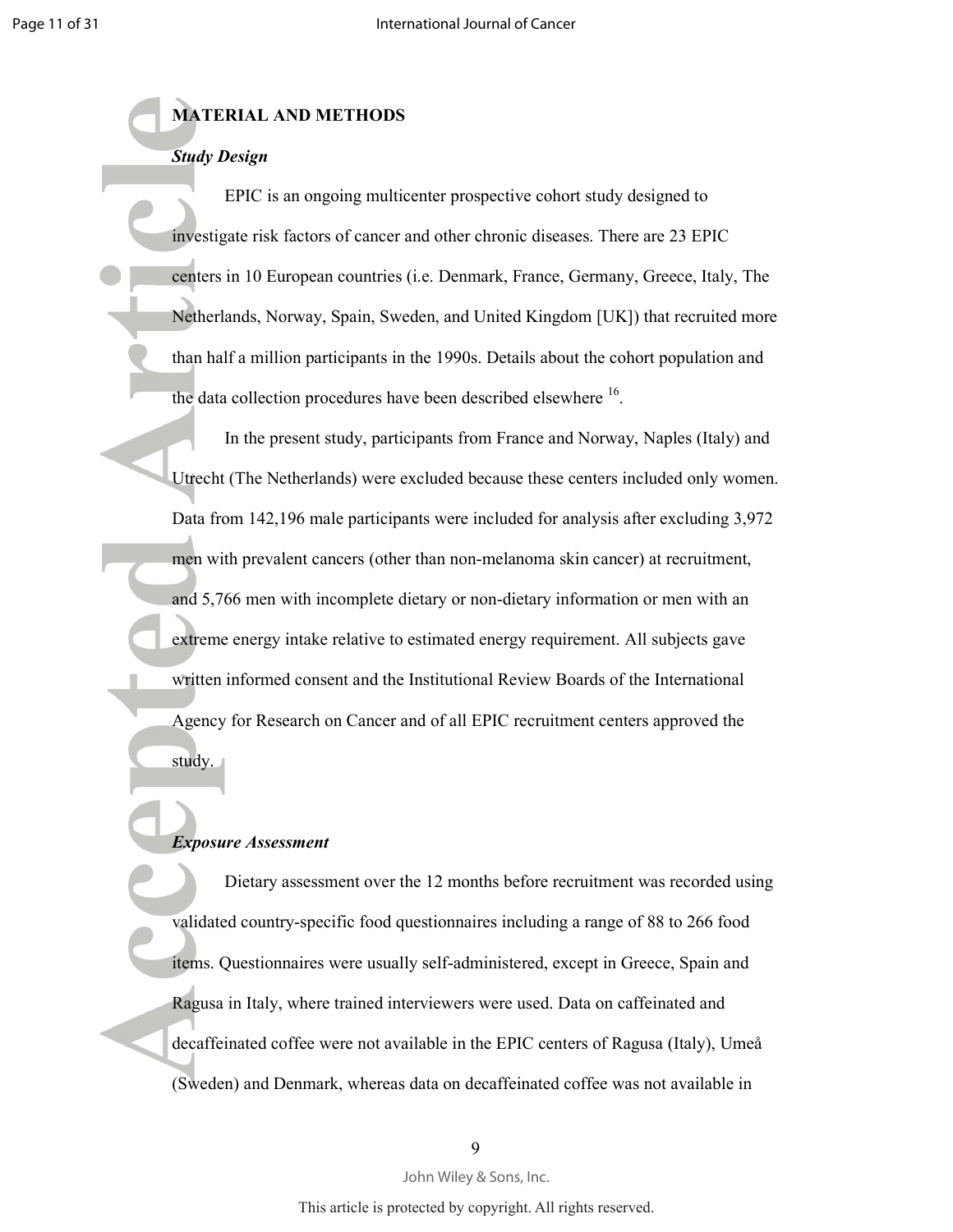Malmö (Sweden). Further details on the diet questionnaires and their validation are described elsewhere  $16, 17$ . The recorded number of cups of coffee and tea consumed per day, week, or month were converted to millilitres per day (ml/day). This conversion was completed by each center as the cup sizes varied between countries. As coffee and tea intake differed substantially by country, country-specific fourths or thirds for these beverages were used based on the distribution of intake among controls after excluding the non-consumers at recruitment.

## Assessment of Prostate Cancer

A total of 7,036 men were diagnosed with first incident prostate cancer according to the International Classification of Diseases 10th revision code. Follow up began from the date of recruitment and ended at either the date of diagnosis of prostate cancer, date of death due to any reason or last known contact, or end of follow-up through 2015, whichever came first. Incident prostate cancer diagnoses were based on population-based cancer registries in Denmark, Italy, The Netherlands, Spain, Sweden, and the UK. An active follow-up including direct or next of kin communication and/or combination of different sources of ascertainment including health insurance records, regional health departments, municipality registries, hospital records and pathology registries were used in Germany and Greece. Of the 7,036 incident prostate cancer cases, 4,030 (57%) had stage information and 4,483 cases  $(64%)$  had grade information. Tumours were classified as localized (tumor-nodemetastasis  $[TNM]$  staging score of T0-T2 and N0/Nx and M0, or stage coded in the recruitment center as localized;  $n= 2,641$  or advanced prostate cancer (T3-T4 and/or N1-N3 and/or M1, or stage coded in the recruitment center as metastatic;  $n= 1,389$ . Further, tumours were classified as low-intermediate grade (Gleason score of  $\leq 8$ , or

#### 10

#### John Wiley & Sons, Inc.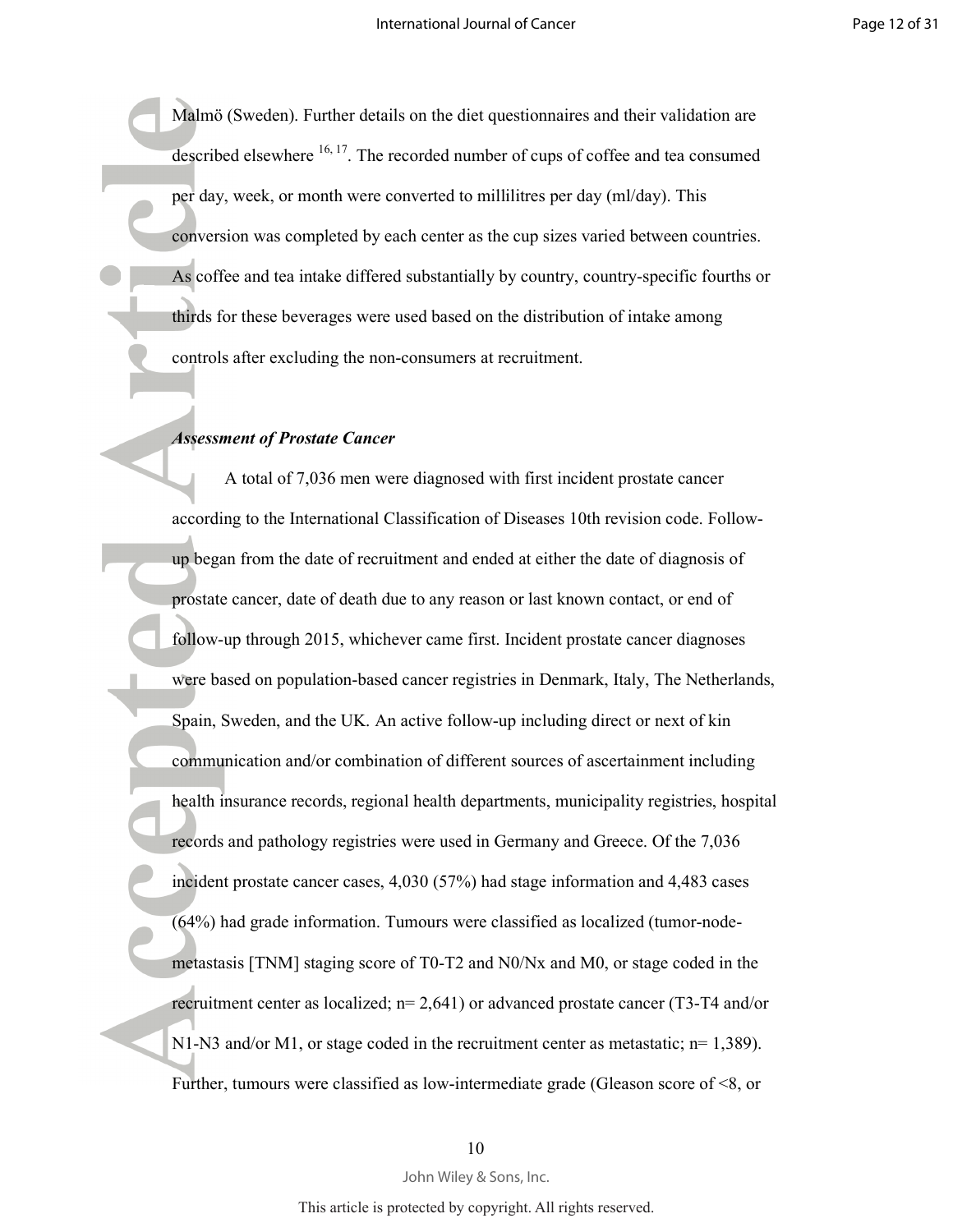grade coded as well, moderately, or poorly differentiated;  $n=3,757$ ) or high-grade prostate cancer (Gleason score of  $\geq 8$ , or grade coded as undifferentiated; n=726). During the follow-up period, 936 fatal cases of prostate cancer were identified.

## **Statistical Analysis**

Hazard ratios (HR) and 95% confidence intervals (CIs) were computed for the associations between coffee and tea intake and risk for prostate cancer using Cox proportional hazards regression models with age as the underlying timescale. The models were stratified for age at recruitment in 5-year intervals  $( $50, 50-54, 55-59$ ,$ 60-64, 65-69,  $\geq$ 70 years) and EPIC-participating center to control for differences in recruitment or followup procedures and questionnaires format. The proportionality of hazards was verified based on the slope of the Schoenfeld residuals over time, and no evidence of violation was detected.

The multivariable models were adjusted for a set of a *priori*-determined covariates that included smoking status (never, former, current or missing), education (up to high school, university graduate, or missing), body mass index (BMI in fifths:  $\leq$ 23.6, ≥23.6 to < 25.5, ≥25.5 to < 27.2, ≥27.2 to < 29.4, ≥ 29.4 kg/m<sup>2</sup>, or missing), physical activity index <sup>18</sup> (inactive, moderate inactive, moderate active, active, or missing), history of diabetes (no, yes, missing), alcohol (nonconsumers, <5, 514.9, 15-29.9, or  $>$ 30 g/day), and intake of total energy (continuous in kcal/day), fish (continuous, g/day), calcium (continuous, mg/day), and fruits and vegetables (continuous, g/day). Coffee and tea intake were further mutually adjusted for each other in respective models. Similarly, caffeinated coffee and decaffeinated coffee were mutually adjusted. Missing values were assigned to separate categories for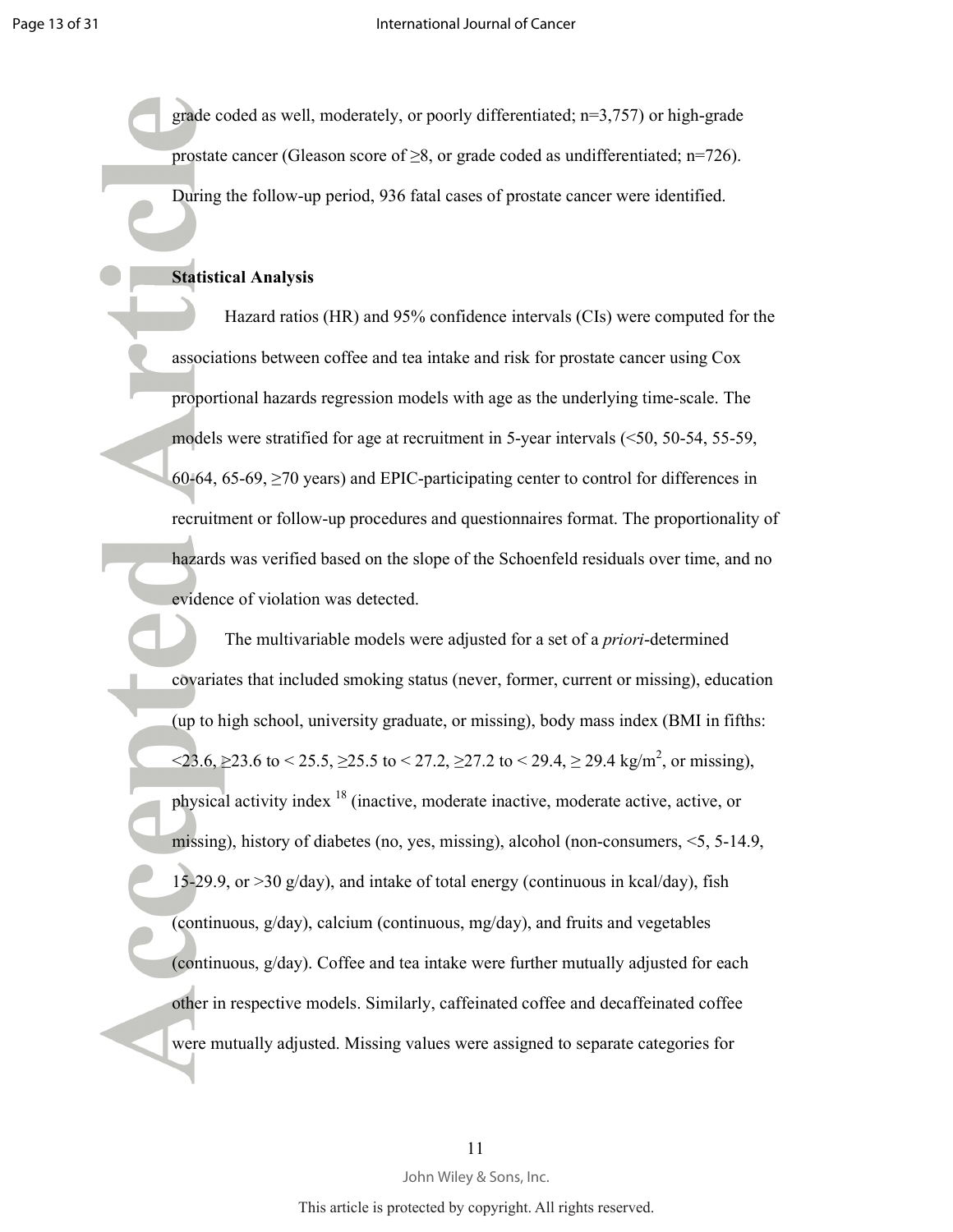smoking status (1.4%), education (2.7%), physical activity (2.2%), and diabetes  $(9.4\%)$ .

The consumption of coffee and tea was modeled with both categorical (countryspecific fourths or thirds) and continuous terms (per 200 mL for coffee or 100 mL for caffeinated coffee and tea or 50 mL for decaffeinated coffee, depending on the range of intake of each beverage type). Non-consumers were defined as participants who did not consume the beverage under evaluation at recruitment, but could consume other beverages. For categorical analyses, the low consumers were used as the reference category. In separate analyses, we included a quadratic term for coffee or tea consumption to assess potential nonlinear associations.

We also assessed potential interactions on the multiplicative scale by age at enrollment (<60 vs.  $\geq$  60 years), smoking status (never vs. ever smokers), BMI (<25, 25-29.9,  $\geq$ 30 Kg/m<sup>2</sup>) and physical activity (inactive and moderately inactive vs. moderately active and active). Multiplicative interaction terms were incorporated to the models and likelihood-ratio tests were used to test for interaction. Countryspecific analyses were also performed. Heterogeneity of associations across countries and by stage and grade of prostate cancer was explored using the Cochran's Q test and the  $I^2$  metric of inconsistency.

A range of sensitivity analyses were also performed by (i) excluding men diagnosed with prostate cancer in the first two years of follow-up to limit the likelihood that the observed associations were due to change of coffee or tea consumption produced by extant cancers, (ii) performing further adjustments for employment, height, waist circumference, hip circumference, waist-to-hip ratio, red and processed meat consumption and a more detailed variable for smoking status (never, former quit ≤10 years ago, former quit 1120 years ago, former quit >20 years

#### 12

#### John Wiley & Sons, Inc.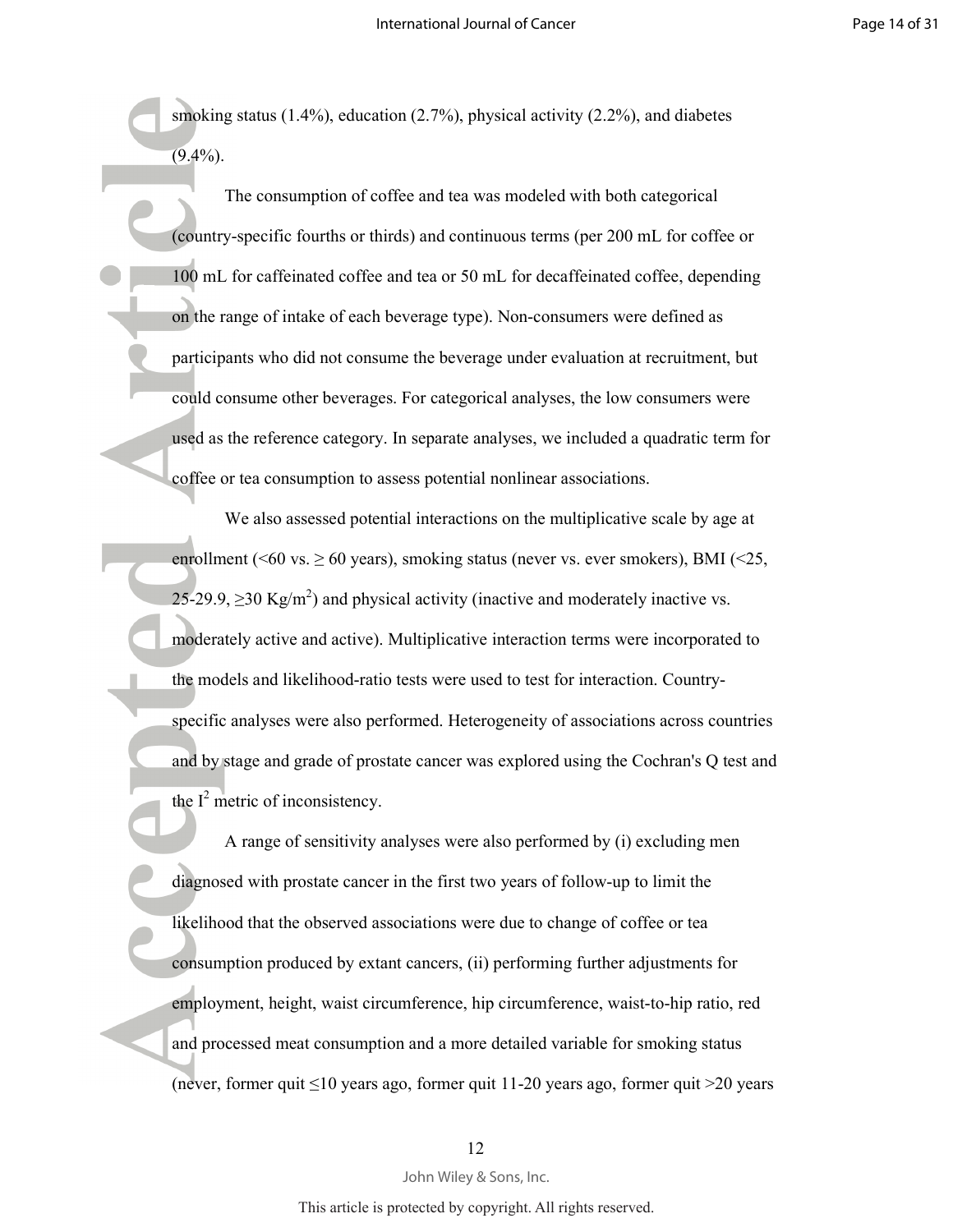ago, current with 115 cigarettes/day, current with 1625 cigarettes/day, current with >25 cigarettes/day, current with pipe/cigar or occasional use), or (iii) considering non consumers as the reference group. When Gleason score cut-point of 7 (instead of 8) was used to define prostate cancer grade or when T3a tumours were not considered as advanced cases in additional sensitivity analyses, the associations of coffee and tea intake in relation to prostate cancer were very similar (data not shown).

All P-values were two-sided and statistical analyses were conducted using STATA version 14 (Stata Corp, college Station, TX).

## **RESULTS**

**Supplemental Table 1** describes the baseline distribution of exposure and outcome information by country in EPIC. A total of 7,036 men were diagnosed with prostate cancer after a mean 14 years of followup. The mean age at enrolment in the cohort was 52 years. Of the 142,196 study participants, 95% drank coffee, 64% drank tea, 53% drank caffeinated coffee and 23% drank decaffeinated coffee. The highest median consumption of coffee was reported in Denmark (900 ml/day) and the lowest in Italy (91 ml/day). For caffeinated coffee, the highest and lowest median intakes were reported in the Netherlands (542 ml/day) and Spain (2 ml/day), respectively. The highest and lowest median intakes of decaffeinated coffee were reported in The Netherlands (75 ml/day) and Greece (0.5 ml/day), respectively. The highest median consumption of tea was observed in the UK (475 ml/day) and the lowest in Greece (0.5 ml/day).

The age and country-adjusted baseline characteristics of the men by categories of coffee and tea intake are presented in **Table 1**. Participants consuming higher volumes of coffee were slightly younger, more likely to have a paid employment,

John Wiley & Sons, Inc.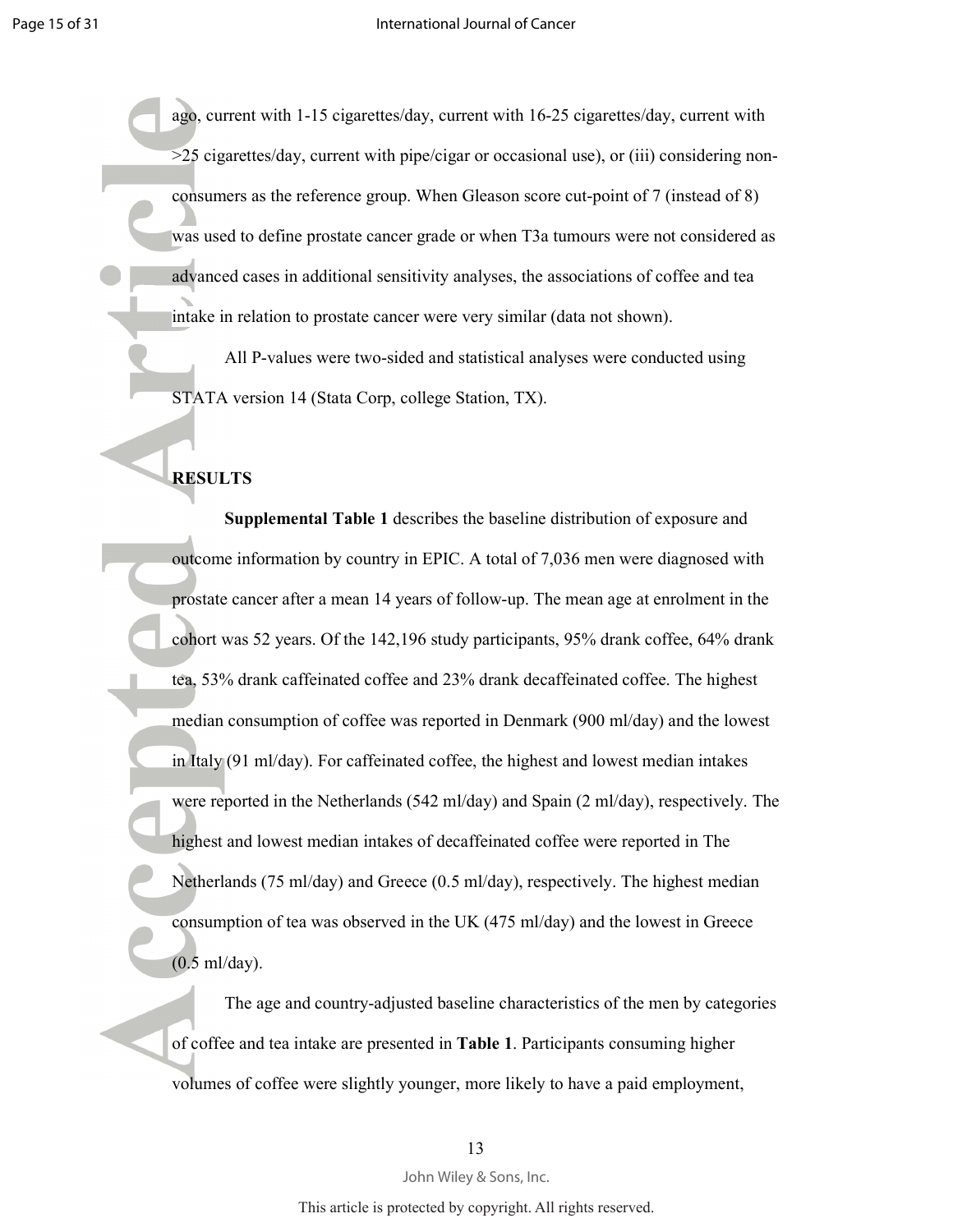more often current smokers, less physically active, reported more total energy intake and consumed more red and processed meat, but less fish, fruits and vegetables. Participants in the highest tertile of tea consumption were more likely to be educated, less likely to smoke and to have diabetes, reported a lower total energy intake and consumed less alcohol, red and processed meat, fish, fruits and vegetables.

In multivariable Cox models, we observed no association between total coffee intake and risk of total prostate cancer comparing highest to lowest consumers (HR, 1.02; 95% CI, 0.94-1.09) (**Table 2**). The HR associated with a linear increase in coffee consumption per 200 ml/day was 1.00 (95% CI, 0.98 1.01). Similarly, we observed no association between tea intake and total prostate cancer risk (highest vs. lowest consumers: HR, 0.98; 95% CI, 0.90 – 1.07) (**Table 3**). Consumption of caffeinated or decaffeinated coffee was also not associated with total prostate cancer risk (**Tables 4 and 5**). Non-consumers of coffee and tea were at a similar risk for total prostate cancer risk compared with consumers in the lowest category of coffee and tea consumption. Moreover, we found no associations of coffee and tea consumption for subtypes of prostate cancer risk defined according to stage, grade or fatality (**Table 2-/**). There was no evidence of heterogeneity for associations by stage and grade of prostate cancer (all P-values  $> 0.10$ ). No evidence was observed for any non-linear association (data not shown).

We also found no clear evidence for any multiplicative interaction by age at recruitment, smoking status, obesity and physical activity (**Table 6**). When analyses were performed by EPIC-participating country, all associations were null and there was no between-country heterogeneity (**Table 6**). In sensitivity analyses, when 279 prostate cancer cases diagnosed within the first 2 years of follow-up were excluded, or after additional adjustment for a more detailed list of potential confounders, or after

#### 14

John Wiley & Sons, Inc.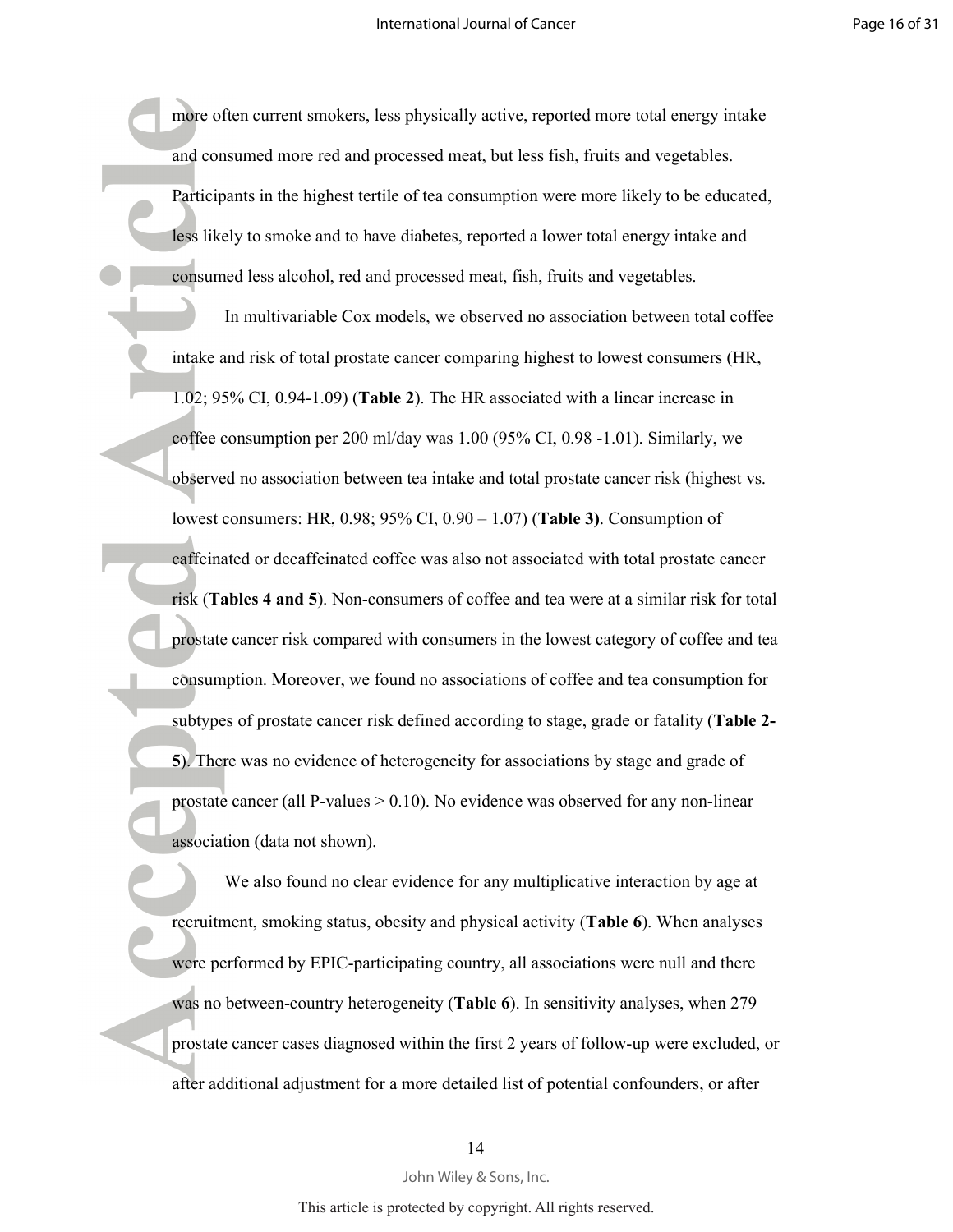considering non-consumers as the reference group, all results were very similar (data not shown).

# **DISCUSSION**

In this large prospective multi-center cohort study of  $142,196$  men, of whom 7,036 were diagnosed with prostate cancer during 14 years of follow-up, we found no evidence of an association between coffee or tea consumption and risk of total prostate cancer. Likewise, null associations were observed for caffeinated and decaffeinated coffee consumption and for associations by prostate cancer grade, stage, fatality, or according to age, BMI, smoking status and physical activity.

Findings from previous studies on total coffee consumption and risk of total prostate cancer have been inconsistent with most, though not all studies, reporting null results  $8, 12-15, 19$ . The meta-analysis of eight cohort studies conducted by the World Cancer Research Fund (WCRF) Continuous Update Project (CUP) in 2014 revealed a summary relative risk (RR) of 0.99 (95% CI, 0.98-1.00) per 1 cup/day<sup>7</sup>, which was in agreement with findings in the current study. Critical appraisals of the literature have categorized the association between coffee and prostate cancer risk under limited or weak evidence  $8, 19$ . Other more recent and slightly larger meta-analyses reported either similar null findings (13 cohorts; RR, 0.98; 95% CI, 0.961.00) or weak inverse results (14 cohorts; RR, 0.97; 95% CI, 0.96-0.98) per 2 cups of total coffee per day  $^{13}$ ,  $\frac{14}{3}$  A recently published Mendelian randomization study observed no association between genetically predicted coffee consumption and prostate cancer incidence or progression<sup>20</sup>.

Prostate cancer is a heterogeneous disease and conducting investigations by stage, grade or fatality are important for identifying associations specific for fatal

John Wiley & Sons, Inc.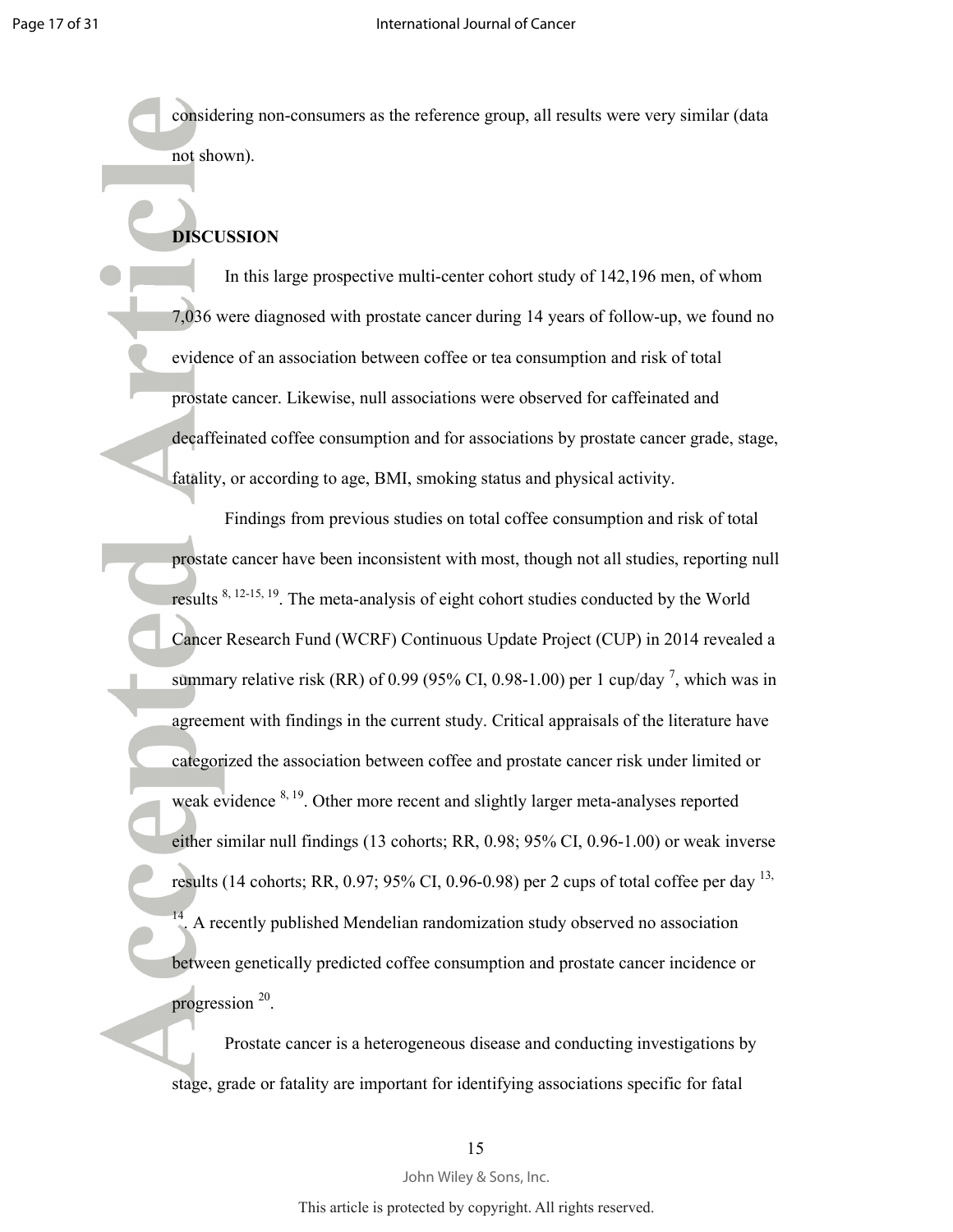tumours or tumours that are likely to advance to metastatic disease. Unfortunately, less than half of the available cohort studies have investigated such associations  $^{7,21}$ <sup>24</sup>. Total coffee consumption (per 1 cup/day) was not associated with risk of fatal prostate cancer in the WCRF-CUP meta-analysis (4 cohorts; RR, 0.97; 95% CI, 0.93-1.00)<sup>7</sup> or in another meta-analysis (4 cohorts; RR, 0.76; 95% CI, 0.55-1.06) that compared highest to lowest consumption  $\frac{13}{2}$ , and a similar result was observed for advanced prostate cancer (6 cohorts; RR,  $0.82$ ;  $95\%$  CI,  $0.61$ -1.10)<sup>13</sup>. In agreement with the meta-analyses and most other published studies  $2^{1, 25, 26}$ , the current study also found no association between total coffee consumption with prostate cancer by stage, grade or fatality. A strikingly different result was observed in the Health Professionals Follow-up Study (HPFS), which found a 60% lower risk of lethal prostate cancer among men who drank six or more cups of coffee per day compared to nondrinkers  $(RR, 0.40; 95\% \text{ CI}, 0.22-0.75)$ <sup>22</sup>.

Study differences may explain the discrepancy between our findings and those in HPFS. In EPIC, we had a narrower range of coffee intakes (inter-quartile range, 139-665 mL/d) compared to HPFS, but other North American or European studies with similar ranges of coffee consumption to HPFS observed null findings for coffee and fatal prostate cancer  $^{7, 21}$ . When we performed an analysis in EPIC between the 5,018 men, 46 of which develop fatal prostate cancer, who drank six or more cups (approximately 1,418 ml) of coffee per day compared to nondrinkers, the results were null (HR,  $1.04$ ;  $95\%$  CI,  $0.67-1.62$ ). Evidence from experimental studies appears to suggest that coffee and tea, which are major sources of antioxidants, may have an inhibitory effect on carcinogenesis of prostate cancer  $10, 27, 28$ , which could be explained by the fact that very high doses of coffee or tea are used in the laboratory studies but it is also plausible that there is no effect in humans. A total of 642 fatal

#### 16

#### John Wiley & Sons, Inc.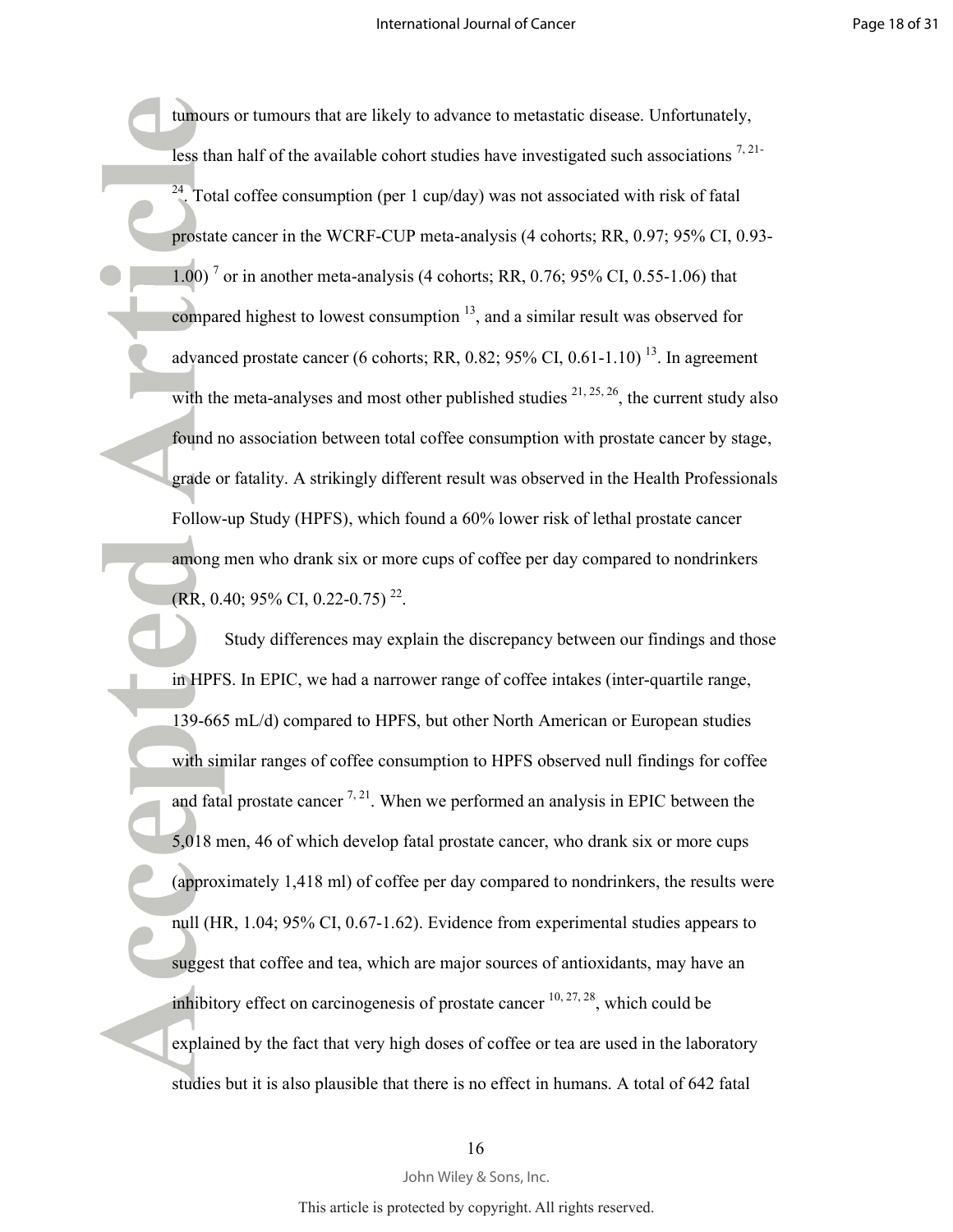#### International Journal of Cancer

cases were included in HPFS, of which only 12 cases drank six or more cups/day; therefore, a future analysis with larger followup from HPFS may assist in obtaining a more stable estimate for the top consumption category.

On the contrary, the HPFS has time-updated information on coffee consumption every 4 years, whereas many of the other cohorts, including EPIC, rely only on baseline assessments and are unable to account for dietary changes during follow-up. Such changes could lead to non-differential measurement error in the assessment of coffee consumption, which could bias results towards the null. Diverging findings in different studies might be also owing to the different types of raw coffee and the different concentrations and preparations, as the particle content and dissolved caffeine content may differ  $^{29-33}$ . We did not identify a differing association by caffeinated or decaffeinated coffee consumption, similar to HPFS and the Prostate, Lung, Colorectal and Ovarian (PLCO) Cancer Screening study cohort  $^{22}$ , <sup>30</sup>, but these and other types of coffee (e.g., type of coffee bean, roasting and brewing methods) should be investigated in greater detail in future studies.

Previous studies investigating the association between tea consumption and risk of prostate cancer have largely produced null results  $^{7, 12, 15}$ . A recent metaanalysis of 28 cohort and case-control studies reported null relative risks of 0.86 (95%) CI, 0.69-1.04), 0.88 (95% CI, 0.73-1.02) and 0.79 (95% CI, 0.43-1.14) comparing highest to lowest consumption of total, black or green tea, respectively  $^{12}$ . The summary finding in the 9 included cohort studies for total tea intake was also null  $(RR, 0.98; 95\% \text{ CI}, 0.86-1.09)$ , in agreement with the findings in the current study.

The present study has a number of strengths, including its prospective design that minimizes reverse causation to a large extent, the large number of prostate cancer cases ascertained over a long follow-up period, information on stage, grade and

John Wiley & Sons, Inc.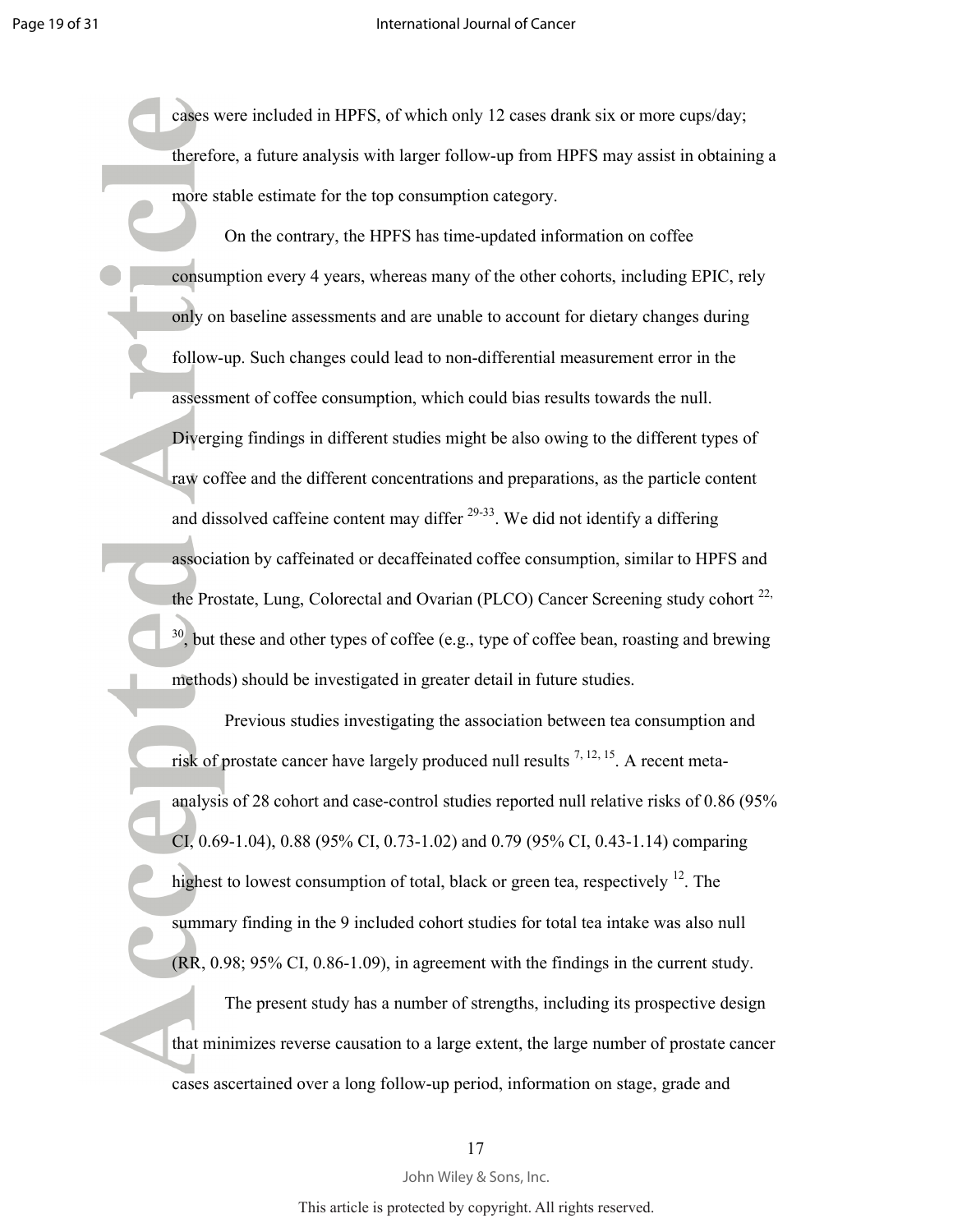fatality of prostate cancer, data on caffeinated and decaffeinated coffee as well as rich data on a wide-range of potential confounders. Nonetheless, the study also has some limitations. First, information on coffee and tea intake was self-reported only at recruitment, which will inevitably be imperfect. However, this information in EPIC was shown to be reliable and valid compared to repeat food frequency questionnaires and multiple 24-hour diet recalls  $17$ . Second, we did not collect information about temperature and type of tea consumption (green, black or other types), although Europeans habitually drink black tea at warm temperature. The potential addition of milk to the tea was also not captured in the questionnaires. Third, the serving size and concentration of coffee and tea consumed are different among countries included in this study, but our results used country-specific cut-off points that may minimize misclassification.

 In conclusion, our findings suggest no evidence of association between coffee or tea consumption and risk of prostate cancer. Further investigations are needed to clarify whether an association exists by different preparations or by concentrations and constituents of these beverages.

> 18 John Wiley & Sons, Inc.

Acce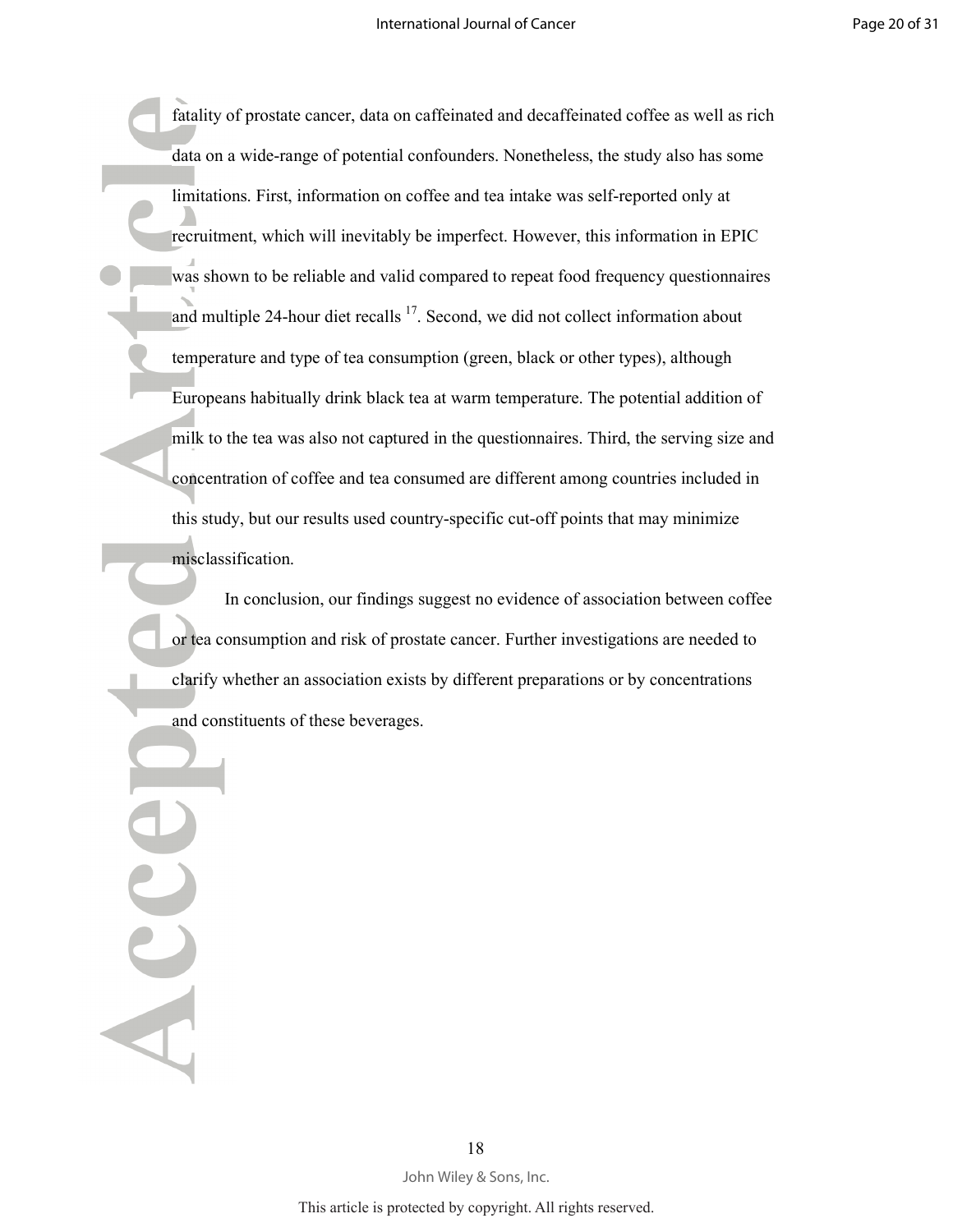**Conflict of interest:** The authors declare no conflict of interest **Financial Support:** This study was supported by the World Cancer Research Fund International Regular Grant Programme (WCRF 2014/1180 to KKT). First author, AS has received Grants from Liaison Committee between the Central Norway Regional Health Authority and the Norwegian University of Science and Technology. The funding sources had no role in the study design, in the collection, analysis and interpretation of data, in the writing of the report, or in the decision to submit the article for publication. The coordination of EPIC is financially supported by the European Commission (DG-SANCO) and the International Agency for Research on Cancer. The national cohorts are supported by Danish Cancer Society (Denmark); German Cancer Aid, German Cancer Research Center (DKFZ), Federal Ministry of Education and Research (BMBF), Deutsche Krebshilfe, Deutsches Krebsforschungszentrum and Federal Ministry of Education and Research (Germany); the Hellenic Health Foundation (Greece); Associazione Italiana per la Ricerca sul Cancro-AIRC-Italy and National Research Council (Italy); Dutch Ministry of Public Health, Welfare and Sports (VWS), Netherlands Cancer Registry (NKR), LK Research Funds, Dutch Prevention Funds, Dutch ZON (Zorg Onderzoek Nederland), World Cancer Research Fund (WCRF), Statistics Netherlands (The Netherlands); Health Research Fund (FIS) PI13/00061 (EPIC-Granada) and, PI13/01162 (EPIC-Murcia), Regional Governments of Andalucía, Asturias, Basque Country, Murcia and Navarra, ISCIII Health Research Funds RD12/0036/0018 (cofounded by FEDER funds/European Regional Development Fund ERDF) (Spain); Swedish Cancer Society, Swedish Research Council and County Councils of Skåne and Västerbotten (Sweden); Cancer Research UK (14136 to EPIC-Norfolk; C570/A16491 for EPIC-

19

John Wiley & Sons, Inc.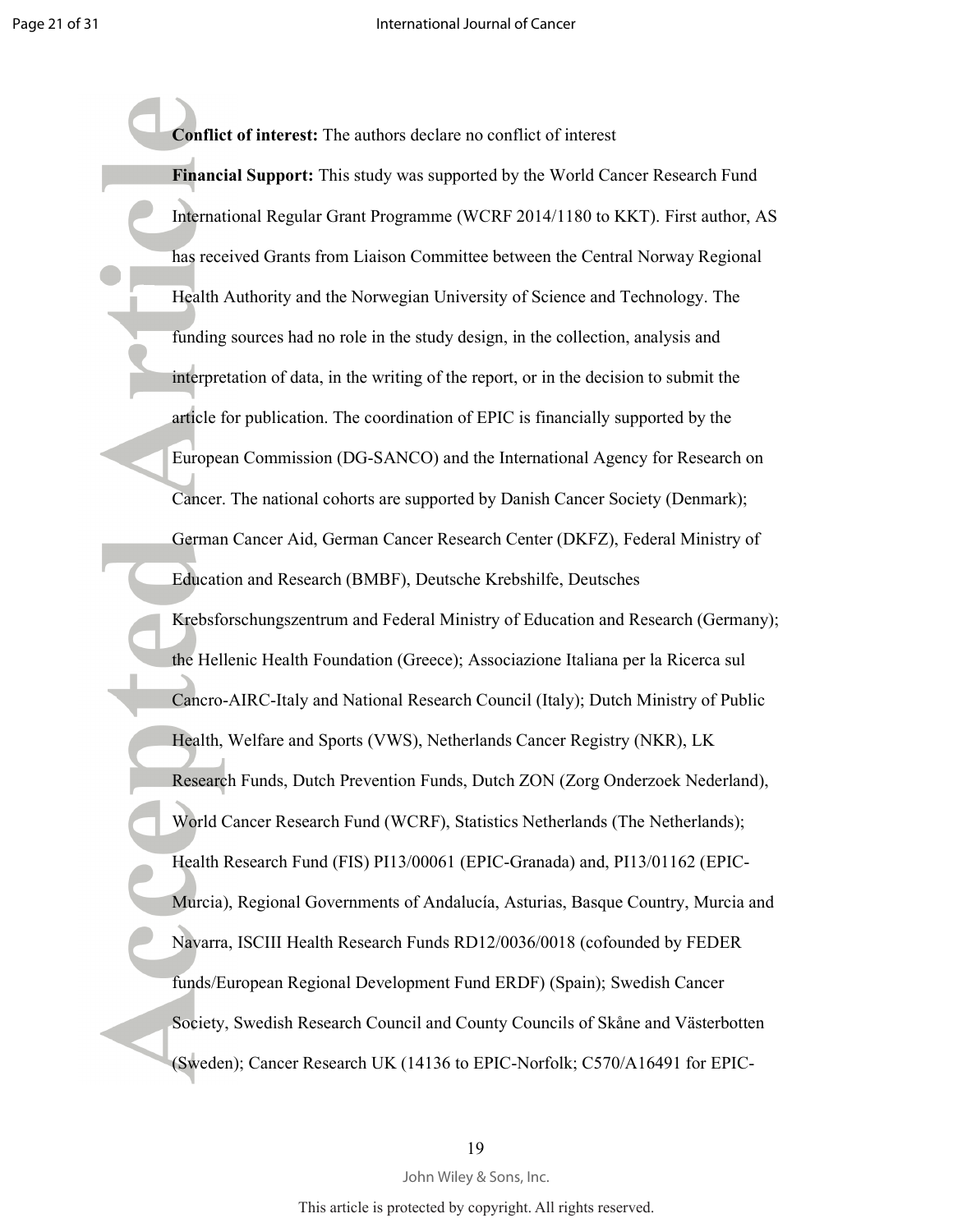Oxford), Medical Research Council (1000143 to EPIC-Norfolk, MR/M012190/1 to

EPIC-Oxford) (UK).

Acce

20 John Wiley & Sons, Inc.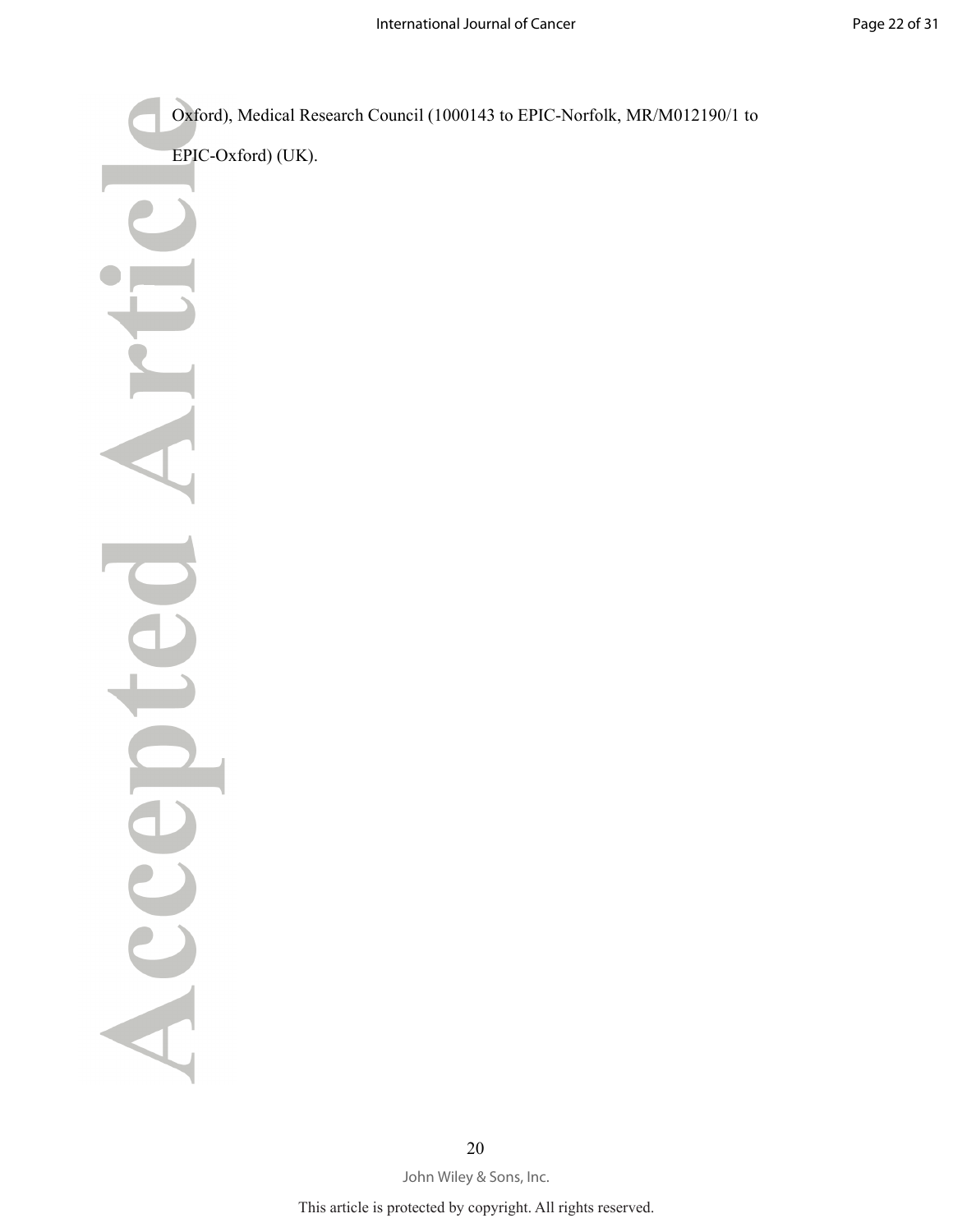# **REFERENCES**

1. Center MM, Jemal A, Lortet-Tieulent J, Ward E, Ferlay J, Brawley O, Bray F. International variation in prostate cancer incidence and mortality rates. European urology 2012;61:1079-92.

2. Ferlay J, Steliarova-Foucher E, Lortet-Tieulent J, Rosso S, Coebergh JW, Comber H, Forman D, Bray F. Cancer incidence and mortality patterns in Europe: estimates for 40 countries in 2012. European journal of cancer 2013;49:1374-403.

 3. Ferlay J, Soerjomataram I, Dikshit R, Eser S, Mathers C, Rebelo M, Parkin DM, Forman D, Bray F. Cancer incidence and mortality worldwide: sources, methods and major patterns in GLOBOCAN 2012. Int J Cancer 2015;136:E359-86.

 4. Travis RC, Appleby PN, Martin RM, Holly JMP, Albanes D, Black A, Bueno-de-Mesquita HBA, Chan JM, Chen C, Chirlaque MD, Cook MB, Deschasaux M, et al. A Meta-analysis of Individual Participant Data Reveals an Association between Circulating Levels of IGF-I and Prostate Cancer Risk. Cancer Res 2016;76:2288300.

 5. Cuzick J, Thorat MA, Andriole G, Brawley OW, Brown PH, Culig Z, Eeles RA, Ford LG, Hamdy FC, Holmberg L, Ilic D, Key TJ, et al. Prevention and early detection of prostate cancer. Lancet Oncol 2014;15:e484-92.

 6. Mantzoros CS, Tzonou A, Signorello LB, Stampfer M, Trichopoulos D, Adami HO. Insulin-like growth factor 1 in relation to prostate cancer and benign prostatic hyperplasia. Br J Cancer 1997;76:1115-8.

 7. Discacciati A, Orsini N, Andersson SO, Andren O, Johansson JE, Mantzoros CS, Wolk A. Coffee consumption and risk of localized, advanced and fatal prostate cancer: a population-based prospective study. Ann Oncol 2013;24:1912-8.

 8. Markozannes G, Tzoulaki I, Karli D, Evangelou E, Ntzani E, Gunter MJ, Norat T, Ioannidis JP, Tsilidis KK. Diet, body size, physical activity and risk of prostate cancer: An umbrella review of the evidence. Eur J Cancer 2016;69:61-69.

 9. Huber WW, Rossmanith W, Grusch M, Haslinger E, Prustomersky S, Peter Vorosmarty B, Parzefall W, Scharf G, Schulte-Hermann R. Effects of coffee and its chemopreventive components kahweol and cafestol on cytochrome P450 and sulfotransferase in rat liver. Food Chem Toxicol 2008;46:1230-8.

 10. Huber WW, Teitel CH, Coles BF, King RS, Wiese FW, Kaderlik KR, Casciano DA, Shaddock JG, Mulder GJ, Ilett KF, Kadlubar FF. Potential chemoprotective effects of the coffee components kahweol and cafestol palmitates via modification of hepatic N-acetyltransferase and glutathione S-transferase activities. Environ Mol Mutagen 2004;44:265-76.

 11. Scalbert A, Johnson IT, Saltmarsh M. Polyphenols: antioxidants and beyond. Am J Clin Nutr 2005;81:215S-17S.

 12. Lin YW, Hu ZH, Wang X, Mao QQ, Qin J, Zheng XY, Xie LP. Tea consumption and prostate cancer: an updated meta-analysis. World journal of surgical oncology 2014;12:38.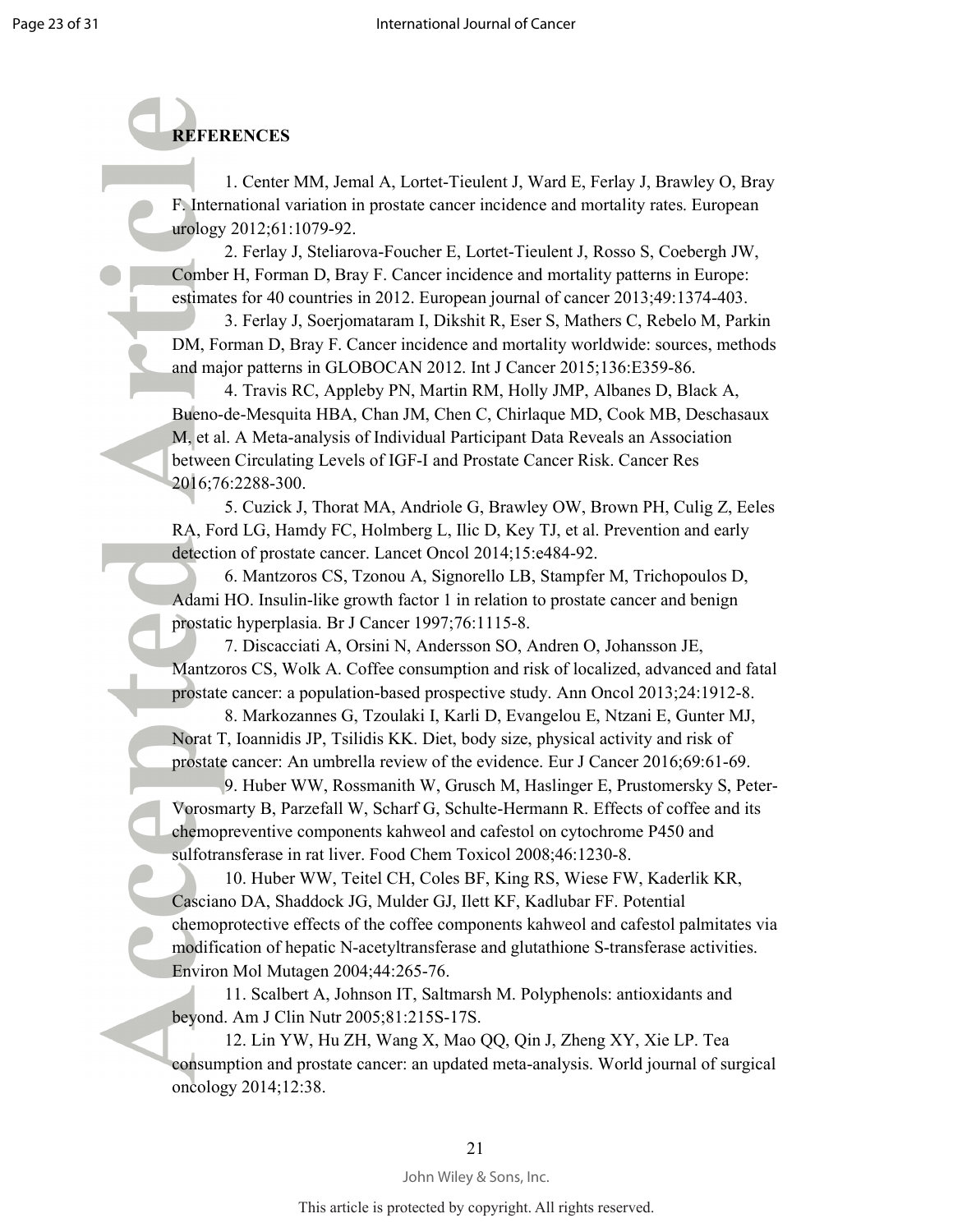13. Liu H, Hu GH, Wang XC, Huang TB, Xu L, Lai P, Guo ZF, Xu YF. Coffee consumption and prostate cancer risk: a meta-analysis of cohort studies. Nutrition and cancer 2015;67:392-400.

 14. Wang A, Wang S, Zhu C, Huang H, Wu L, Wan X, Yang X, Zhang H, Miao R, He L, Sang X, Zhao H. Coffee and cancer risk: A meta-analysis of prospective observational studies. Scientific reports 2016;6:33711.

 15. Zhang YF, Xu Q, Lu J, Wang P, Zhang HW, Zhou L, Ma XQ, Zhou YH. Tea consumption and the incidence of cancer: a systematic review and meta-analysis of prospective observational studies. European journal of cancer prevention : the official journal of the European Cancer Prevention Organisation 2015;24:353-62.

 16. Riboli E, Hunt KJ, Slimani N, Ferrari P, Norat T, Fahey M, Charrondiere UR, Hemon B, Casagrande C, Vignat J, Overvad K, Tjonneland A, et al. European Prospective Investigation into Cancer and Nutrition (EPIC): study populations and data collection. Public Health Nutr 2002;5:1113-24.

 17. Kaaks R, Slimani N, Riboli E. Pilot phase studies on the accuracy of dietary intake measurements in the EPIC project: overall evaluation of results. European Prospective Investigation into Cancer and Nutrition. Int J Epidemiol 1997;26 Suppl 1:S2636.

 18. Wareham NJ, Jakes RW, Rennie KL, Schuit J, Mitchell J, Hennings S, Day NE. Validity and repeatability of a simple index derived from the short physical activity questionnaire used in the European Prospective Investigation into Cancer and Nutrition (EPIC) study. Public Health Nutr 2003;6:407-13.

 19. World, Cancer, Research, Fund, International/, American, et al. Continuous Update Project Report: Diet, Nutrition, Physical Activity, and Prostate Cancer. 2014.

 20. Taylor AE, Martin RM, Geybels MS, Stanford JL, Shui I, Eeles R, Easton D, Kote-Jarai Z, Amin Al Olama A, Benlloch S, Muir K, Giles GG, et al.

Investigating the possible causal role of coffee consumption with prostate cancer risk and progression using Mendelian randomization analysis. Int J Cancer 2017;140:322 28.

 21. Bosire C, Stampfer MJ, Subar AF, Wilson KM, Park Y, Sinha R. Coffee consumption and the risk of overall and fatal prostate cancer in the NIH-AARP Diet and Health Study. Cancer Causes Control 2013;24:1527-34.

 22. Wilson KM, Kasperzyk JL, Rider JR, Kenfield S, van Dam RM, Stampfer MJ, Giovannucci E, Mucci LA. Coffee consumption and prostate cancer risk and progression in the Health Professionals Followup Study. Journal of the National Cancer Institute 2011;103:876-84.

 23. Hsing AW, McLaughlin JK, Schuman LM, Bjelke E, Gridley G, Wacholder S, Chien HT, Blot WJ. Diet, tobacco use, and fatal prostate cancer: results from the Lutheran Brotherhood Cohort Study. Cancer research 1990;50:6836-40.

 24. Shafique K, McLoone P, Qureshi K, Leung H, Hart C, Morrison DS. Coffee consumption and prostate cancer risk: further evidence for inverse relationship. Nutrition journal 2012;11:42.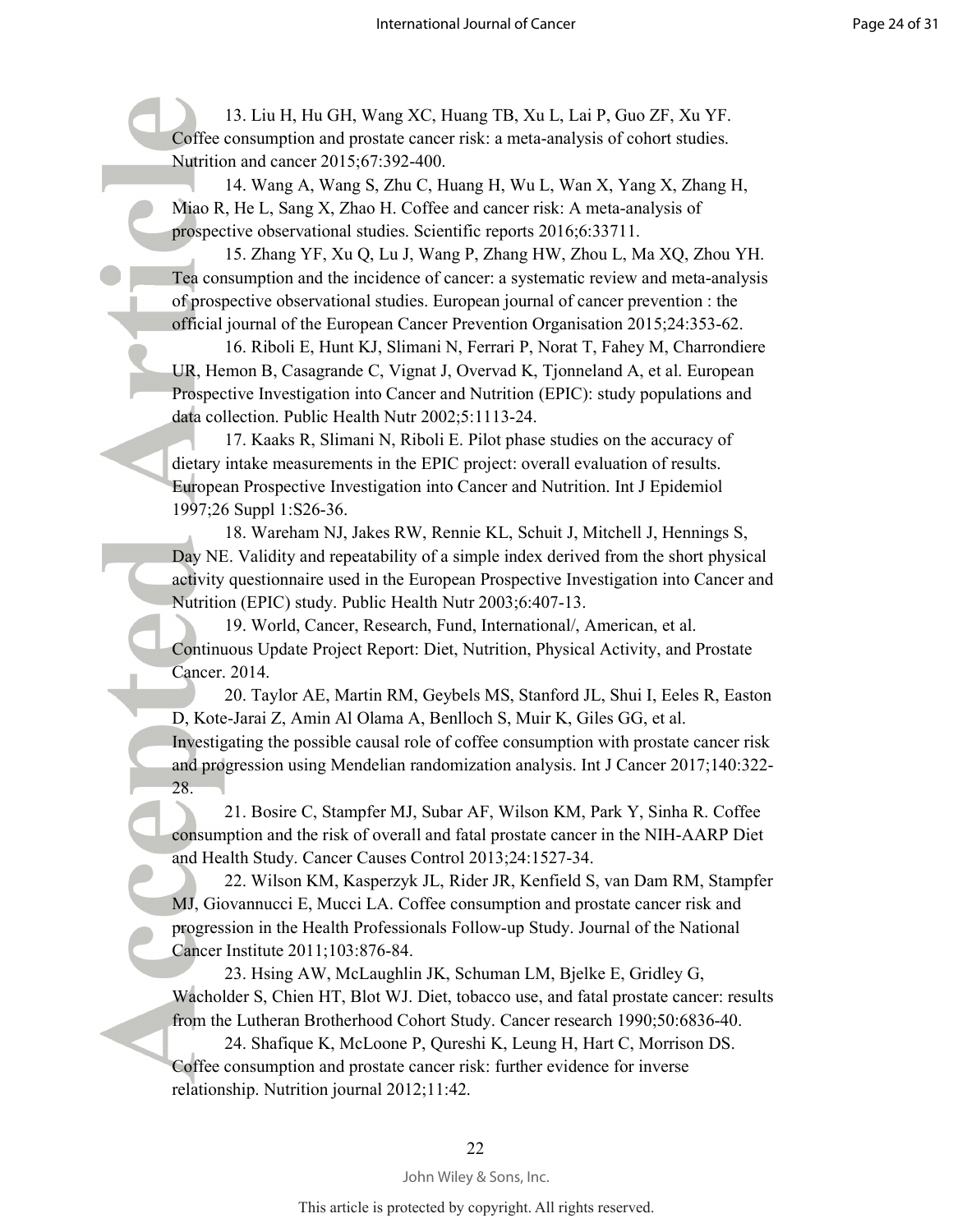I

Acce

 25. Arab L, Su LJ, Steck SE, Ang A, Fontham ET, Bensen JT, Mohler JL. Coffee consumption and prostate cancer aggressiveness among African and Caucasian Americans in a population-based study. Nutr Cancer 2012;64:637-42. 26. Nomura A, Heilbrun LK, Stemmermann GN. Prospective study of coffee

consumption and the risk of cancer. J Natl Cancer Inst 1986;76:587-90.

 27. Gupta S, Hastak K, Ahmad N, Lewin JS, Mukhtar H. Inhibition of prostate carcinogenesis in TRAMP mice by oral infusion of green tea polyphenols. Proc Natl Acad Sci U S A 2001;98:10350-5.

28. Cardenas C, Quesada AR, Medina MA. Anti-angiogenic and antiinflammatory properties of kahweol, a coffee diterpene. PLoS One 2011;6:e23407.

 29. Tverdal A. Boiled coffee consumption and the risk of prostate cancer: follow-up of 224,234 Norwegian men 20-69 years. British journal of cancer 2015;112:576-9.

 30. Hashibe M, Galeone C, Buys SS, Gren L, Boffetta P, Zhang ZF, La Vecchia C. Coffee, tea, caffeine intake, and the risk of cancer in the PLCO cohort. British journal of cancer  $2015$ ; 113:809-16.

 31. Farah A, de Paulis T, Trugo LC, Martin PR. Effect of roasting on the formation of chlorogenic acid lactones in coffee. Journal of agricultural and food chemistry 2005;53:1505-13.

32. Niseteo T, Komes D, Belscak-Cvitanovic A, Horzic D, Budec M. Bioactive composition and antioxidant potential of different commonly consumed coffee brews affected by their preparation technique and milk addition. Food chemistry 2012;134:1870-7.

 33. Stavric B, Klassen R, Watkinson B, Karpinski K, Stapley R, Fried P. Variability in caffeine consumption from coffee and tea: possible significance for epidemiological studies. Food and chemical toxicology : an international journal published for the British Industrial Biological Research Association 1988;26:111-8.

> 23 John Wiley & Sons, Inc.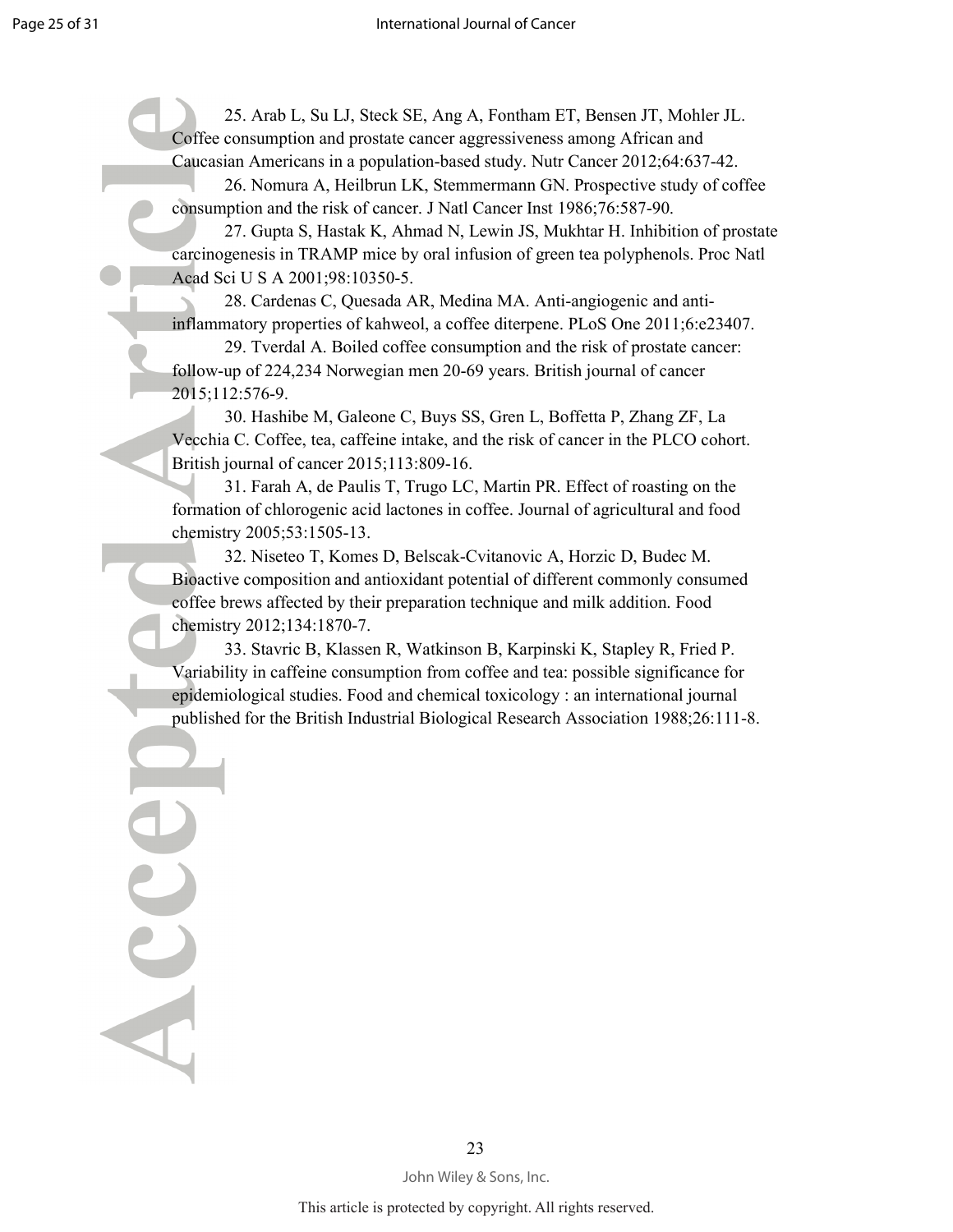#### Table 1 Country and age-adjusted characteristics at recruitment by coffee or tea intake in EPIC1

|                                    | Fourths of Frequency of observed total coffee consumption (ml/day) |                        |                         |                        |                        |  |  |
|------------------------------------|--------------------------------------------------------------------|------------------------|-------------------------|------------------------|------------------------|--|--|
| <b>Characteristics</b>             | Non-consumers                                                      | 1 (Low)                | 2 (Moderately low)      | 3 (Moderately high)    | 4 (High)               |  |  |
| Mean age (SD), year                | 53.1 (SD=10.7)                                                     | 52.7 (SD=10.7)         | $53.0$ (SD=9.6)         | $50.5$ (SD=9.9)        | 49.7 (SD=9.5)          |  |  |
| University graduate (95% CI),%     | $23.7(22.7 - 24.8)$                                                | $27.7(27.3 - 28.2)$    | $26.3(25.8 - 26.8)$     | $27.5(27.0 - 28.0)$    | $25.9(25.4 - 26.5)$    |  |  |
| Current Smoker (95% CI), %         | $18.6(17.7 - 19.6)$                                                | $21.8(21.4 - 22.3)$    | $26.0(25.6 - 26.5)$     | $33.5(33.0 - 34.0)$    | $43.1 (42.5 - 43.6)$   |  |  |
| Employed (95% CI), %               | $75.6(74.3 - 76.8)$                                                | $78.9(78.4 - 79.3)$    | $81.0(80.6 - 81.6)$     | $81(81 - 82)$          | $83(83-84)$            |  |  |
| Physically active (95% CI), %      | $50.4(49.2 - 51.6)$                                                | $50.8(50.3 - 51.3)$    | $50.8(50.2 - 51.3)$     | $48.6(48.0 - 49.1)$    | $23(22 - 23)$          |  |  |
| Mean body mass index (95% CI), %   | $26.7(26.6 - 26.8)$                                                | $26.5(26.5-26.6)$      | $26.5(26.4 - 26.5)$     | $26.7(26.6 - 26.7)$    | $26.8(26.7 - 26.8)$    |  |  |
| Diabetes (95% CI),%                | $36.1(32.1 - 40.6)$                                                | 29.8 (28.2 - 31.5)     | $30.1(28.4 - 32.0)$     | $26.4(24.7 - 28.2)$    | $35.9(33.8 - 38.2)$    |  |  |
| Daily mean (95% CI) dietary intake |                                                                    |                        |                         |                        |                        |  |  |
| Energy, kcal                       | 2355 (2340 - 2371)                                                 | 2343 (2336 - 2349)     | 2368 (2362 - 2375)      | 2448 (2441 - 2456)     | 2524 (2517 - 2532)     |  |  |
| Alcohol, g                         | $17.4(16.9 - 18.0)$                                                | $21.6(21.4 - 21.8)$    | $20.9(20.7 - 21.1)$     | $20.9(20.6 - 21.1)$    | $20.2(19.9 - 20.4)$    |  |  |
| Fruits and vegetables, g           | $435.1 (429.2 - 441.0)$                                            | $435.4(432.9 - 438.0)$ | $376.3 (373.7 - 379.0)$ | $395.9(393.0 - 398.7)$ | $378.9(375.9 - 381.8)$ |  |  |
| Red and processed meat, g          | $54.1(53.2 - 55.0)$                                                | $55.5(55.1 - 55.9)$    | $55.6(55.2 - 56.0)$     | $54.4(54.0 - 54.9)$    | $56.1(55.6 - 56.5)$    |  |  |
| Fish, g                            | $33.3(32.7 - 34.0)$                                                | $28.2(27.9 - 28.5)$    | $28.0(27.7 - 28.3)$     | $25.7(25.4 - 26.0)$    | $26.5(26.2 - 26.9)$    |  |  |
| Calcium, mg                        | 1050 (1042 - 1058)                                                 | 1044 (1041 - 1048)     | $1041(1037 - 1044)$     | 1033 (1029 - 1037)     | 1052 (1048 - 1056)     |  |  |

|                                                 | Thirds of Frequency of observed tea consumption (ml/day) |                     |                     |                     |  |
|-------------------------------------------------|----------------------------------------------------------|---------------------|---------------------|---------------------|--|
|                                                 | Non-consumers                                            | (Low)               | 2 (Moderate)        | 3 (High)            |  |
| Mean age (SD), year                             | $53.5$ (SD=8.7)                                          | $50.1$ (SD=11.4)    | $51.3$ (SD=10.2)    | $50.9$ (SD=10.2)    |  |
| University graduate (95% CI),%                  | $18.4(18.0 - 18.7)$                                      | $31.0(30.5 - 31.5)$ | $30.4(29.9 - 30.9)$ | $34.2(33.5 - 34.8)$ |  |
| Current Smoker (95% CI), %                      | $38.4(37.9 - 38.8)$                                      | $27.0(26.5 - 27.4)$ | $24.6(24.1 - 25.1)$ | $21.7(21.1 - 22.3)$ |  |
| Employed (95% CI),%                             | $79.5(79.1 - 79.9)$                                      | $80.8(80.3 - 81.2)$ | $82.2(81.7 - 82.6)$ | $81.1(80.6 - 81.7)$ |  |
| Physically active (95% CI), %                   | $48.9(48.5 - 49.4)$                                      | $48.0(47.5 - 48.5)$ | $52.0(51.5 - 52.6)$ | $49.6(48.9 - 52.6)$ |  |
| Mean body mass index (95% CI), %                | $27.1(27.1 - 27.2)$                                      | $26.2(26.1 - 26.3)$ | $26.2(26.1 - 26.3)$ | $25.9(25.8 - 25.9)$ |  |
| Diabetes (95% CI),%                             | $34.5(32.9 - 36.1)$                                      | $27.2(25.5 - 29.0)$ | $28.5(26.7 - 30.4)$ | $18.8(27.5 - 32.1)$ |  |
| Daily mean (95% CI) dietary intake <sup>1</sup> |                                                          |                     |                     |                     |  |
| Energy, kcal                                    | 2500 (2494 - 2506)                                       | 2278 (2272 - 2285)  | 2426 (2419 - 2433)  | 2412 (2403 - 2420)  |  |
| Alcohol, g                                      | $23.4(23.2 - 23.6)$                                      | $20.3(20.1 - 20.5)$ | $19.7(19.4 - 19.9)$ | $17.4(17.1 - 17.7)$ |  |
| Fruits and vegetables, g                        | $416(414 - 418)$                                         | $410(408 - 413)$    | $384(381 - 387)$    | $369(365 - 372)$    |  |



╲

24

John Wiley & Sons, Inc.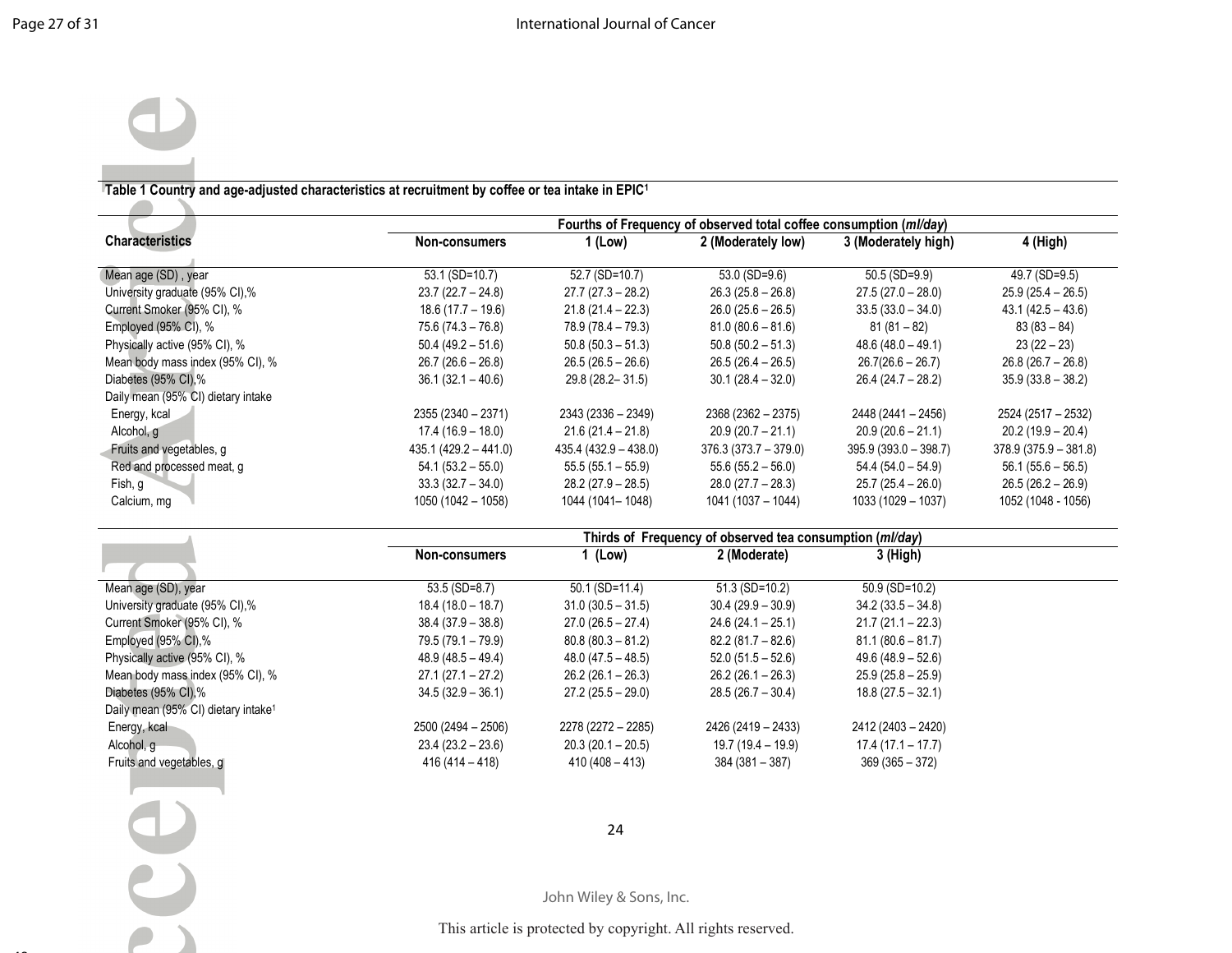| Calcium, mg               | 985 (982 – 988)     | 1075 (1071 – 1078)  | 1075 (1071 - 1078)  | 1075 (1070 - 1079)  |
|---------------------------|---------------------|---------------------|---------------------|---------------------|
| Fish, g                   | $34.0(33.7 - 34.2)$ | 23.4 (23.1 – 23.7)  | $26.2(25.9 - 26.5)$ | $21.8(21.5 - 22.2)$ |
| Red and processed meat, g | $58.9(58.5 - 59.2)$ | $52.3(51.9 - 52.7)$ | $58.0(57.5 - 58.4)$ | 48.7 (48.2 – 49.2)  |
|                           |                     |                     |                     |                     |
|                           |                     |                     |                     |                     |

Abbreviations: EPIC, European Prospective Investigation into Cancer and Nutrition, CI, confidence interval, SD, Standard deviation

<sup>1</sup>Age at recruitment-adjusted means and proportions are presented using linear and logistic regression models, respectively. The means of dietary intake are also adjusted for daily energy intake and EPIC center.

╲

25

John Wiley & Sons, Inc.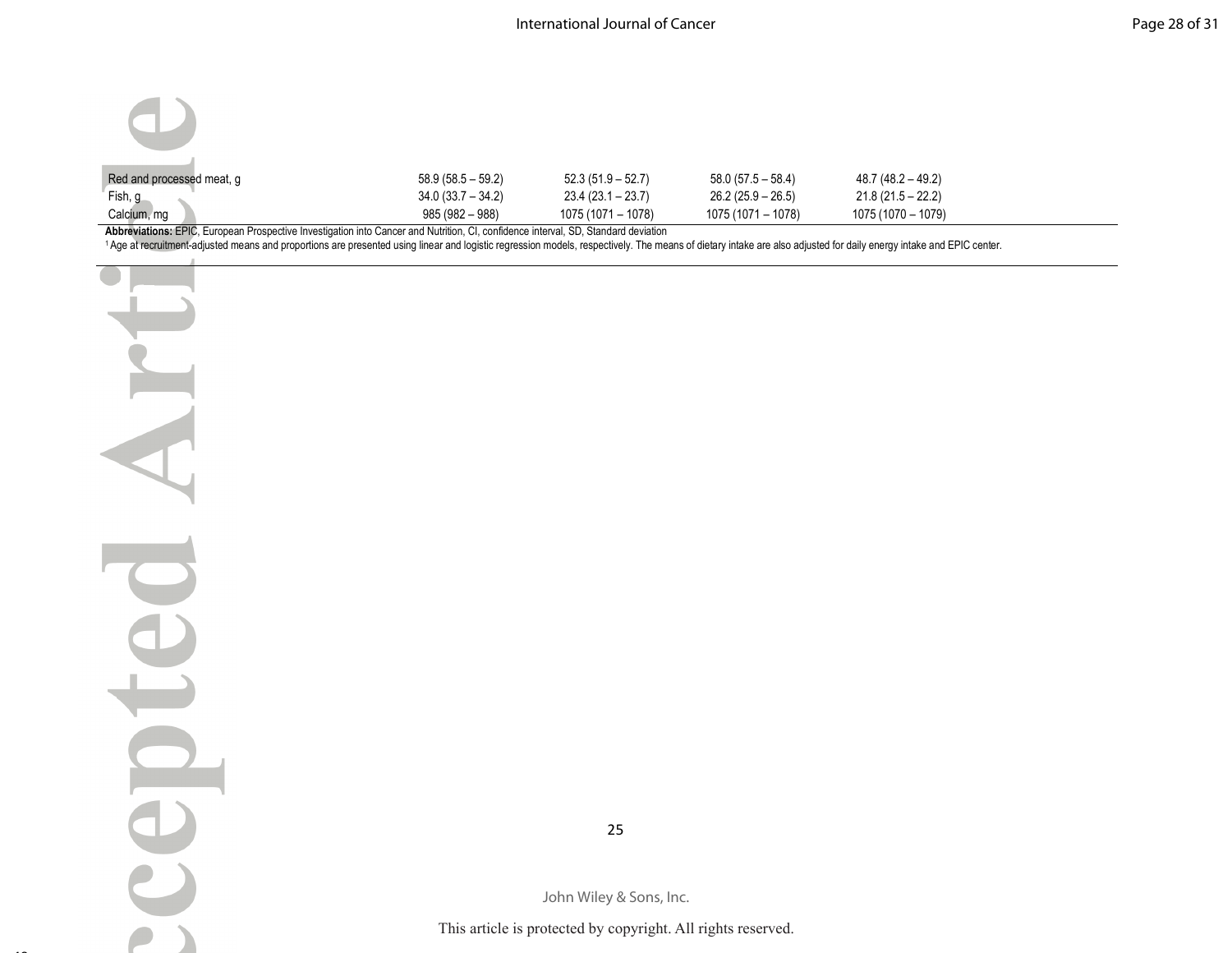Table 2 Hazard ratio (HR) and 95% confidence interval (CI) for the association between total coffee intake and risk of total prostate cancer and cancer by stage, grade and fatality

| <b>Characteristics</b>                                 |                     |              |                     | Fourths of observed total coffee intake <sup>1</sup> |                     |                     |  |
|--------------------------------------------------------|---------------------|--------------|---------------------|------------------------------------------------------|---------------------|---------------------|--|
|                                                        |                     |              |                     |                                                      |                     | Per 200 ml          |  |
|                                                        | Non-consumer        | (Low)        | (Moderately low)    | (Moderately High)                                    | (High)              |                     |  |
|                                                        | $N = 7,161$         | $N = 39,007$ | $N = 35,691$        | N= 30,690                                            | $N = 29,647$        | $N = 135,035$       |  |
| Median coffee intake (ml /day)                         |                     | 103          | 376                 | 500                                                  | 855                 |                     |  |
|                                                        |                     |              |                     |                                                      |                     |                     |  |
| All prostate cancer (No. of cases)                     | 369                 | 1,996        | 1.962               | 1,438                                                | 1.271               | 6,667               |  |
| Crude HR $(95\% \text{ Cl})^2$                         | $1.07(0.96 - 1.20)$ | $1.00$ (ref) | $1.02(0.96 - 1.09)$ | $0.99(0.93 - 1.07)$                                  | $0.99(0.82 - 1.05)$ | $0.99(0.98 - 1.01)$ |  |
| Multivariable adjusted HR (95% CI) <sup>3</sup>        | $1.07(0.95 - 1.19)$ | $1.00$ (ref) | $1.03(0.97 - 1.10)$ | $1.02(0.95 - 1.09)$                                  | $1.02(0.94 - 1.09)$ | $1.00(0.98 - 1.01)$ |  |
| Localized prostate cancer <sup>4</sup> (No. of cases)  | 141                 | 673          | 857                 | 536                                                  | 434                 | 2,500               |  |
| Crude HR (95% CI) <sup>2</sup>                         | $0.99(0.82 - 1.19)$ | $1.00$ (ref) | $1.06(0.95 - 1.18)$ | $1.00(0.89 - 1.12)$                                  | $0.99(0.87 - 1.11)$ | $0.98(0.96 - 1.01)$ |  |
| Multivariable adjusted HR (95% CI) <sup>3</sup>        | $0.97(0.81 - 1.17)$ | $1.00$ (ref) | $1.07(0.96 - 1.19)$ | $1.02(0.91 - 1.15)$                                  | $1.02(0.90 - 1.16)$ | $0.99(0.96 - 1.02)$ |  |
| Advanced prostate cancer <sup>5</sup> (No. of cases)   | 68                  | 400          | 395                 | 277                                                  | 249                 | 1,321               |  |
| Crude HR (95% CI) <sup>2</sup>                         | $1.14(0.87 - 1.48)$ | $1.00$ (ref) | $1.00(0.87 - 1.16)$ | $1.04(0.89 - 1.21)$                                  | $1.11(0.95 - 1.31)$ | $1.03(1.00 - 1.06)$ |  |
| Multivariable adjusted HR (95% CI) <sup>3</sup>        | $1.16(0.89 - 1.51)$ | $1.00$ (ref) | $0.99(0.85 - 1.14)$ | $1.01(0.86 - 1.19)$                                  | $1.09(0.92 - 1.29)$ | $1.02(0.99 - 1.06)$ |  |
| Low-grade prostate cancer <sup>6</sup> (No. of cases)  | 214                 | 967          | 1119                | 766                                                  | 691                 | 3,543               |  |
| Crude HR (95% CI) <sup>2</sup>                         | $1.07(0.92 - 1.24)$ | $1.00$ (ref) | $1.05(0.96 - 1.14)$ | $1.00(0.91 - 1.10)$                                  | $1.05(0.95 - 1.16)$ | $0.99(0.98 - 1.02)$ |  |
| Multivariable adjusted HR (95% CI) <sup>3</sup>        | $1.05(0.90 - 1.23)$ | $1.00$ (ref) | $1.06(0.97 - 1.16)$ | $1.02(0.93 - 1.13)$                                  | $1.09(0.98 - 1.21)$ | $1.01(0.99 - 1.03)$ |  |
| High-grade prostate cancer <sup>7</sup> (No. of cases) | 36                  | 200          | 240                 | 138                                                  | 112                 | 690                 |  |
| Crude HR (95% CI) <sup>2</sup>                         | $0.99(0.69 - 1.42)$ | $1.00$ (ref) | $1.08(0.89 - 1.31)$ | $1.00(0.80 - 1.25)$                                  | $0.95(0.75 - 1.20)$ | $1.01(0.96 - 1.05)$ |  |
| Multivariable adjusted HR (95% CI) <sup>3</sup>        | $0.99(0.69 - 1.43)$ | $1.00$ (ref) | $1.09(0.90 - 1.33)$ | $1.01(0.81 - 1.27)$                                  | $0.97(0.76 - 1.25)$ | $1.01(0.97 - 1.06)$ |  |
| Aggressive prostate cancer <sup>8</sup> (No. of cases) | 97                  | 611          | 672                 | 412                                                  | 363                 | 2,058               |  |
| Crude HR (95% CI) <sup>2</sup>                         | $0.97(0.78 - 1.21)$ | $1.00$ (ref) | $1.07(0.95 - 1.19)$ | $1.00(0.88 - 1.13)$                                  | $1.06(0.93 - 1.21)$ | $1.01(0.99 - 1.03)$ |  |
| Multivariable adjusted HR (95% CI) <sup>3</sup>        | $0.98(0.78 - 1.22)$ | $1.00$ (ref) | $1.07(0.95 - 1.20)$ | $1.00(0.88 - 1.14)$                                  | $1.07(0.93 - 1.23)$ | $1.01(0.99 - 1.04)$ |  |
| Fatal prostate cancer (No. of cases)                   | 46                  | 279          | 283                 | 186                                                  | 142                 | 890                 |  |
| Crude HR (95% CI) <sup>2</sup>                         | $1.01(0.73 - 1.40)$ | $1.00$ (ref) | $1.07(0.90 - 1.27)$ | $1.11(0.92 - 1.33)$                                  | $1.03(0.83 - 1.26)$ | $0.99(0.95 - 1.03)$ |  |
| Multivariable adjusted HR (95% CI) <sup>3</sup>        | $1.02(0.74 - 1.41)$ | $1.00$ (ref) | $1.05(0.88 - 1.25)$ | $1.06(0.88 - 1.29)$                                  | $0.97(0.79 - 1.21)$ | $0.97(0.93 - 1.01)$ |  |

1 Cut-off points are based on country-specific quartiles of total coffee intake after exclusion of non-consumers: Total cohort (136, 376, 654), Italy (60, 91, 131), Spain (49, 100, 161), UK (151,475, 502), The Netherlands Greece (140, 170, 310), Germany (261, 428, 580), Sweden (321, 443, 610), Denmark (500, 900, 1300).

<sup>2</sup>Stratified by center, and age at recruitment in 5yr categories.

<sup>3</sup> Stratified by center, and age at recruitment in 5yr categories, and adjusted for smoking status, BMI, history of diabetes, alcohol intake, education, physical activity, energy intake, as well as calcium, fish, tea, fru

4 Tumor-node-metastasis staging score of T0-T2 and N0/NX and M0, or stage coded in the recruitment center as localized.

<sup>5</sup>T3-T4 and/or N1-N3 and/or M1, or stage coded in the recruitment center as metastatic.

<sup>6</sup>Gleason score of <8, or grade coded as well, moderately or poorly differentiated.

<sup>7</sup>Gleason score of ≥8, or grade coded as undifferentiated.

<sup>8</sup> High-grade or advanced disease or PSA>20 ng/mL at diagnosis

26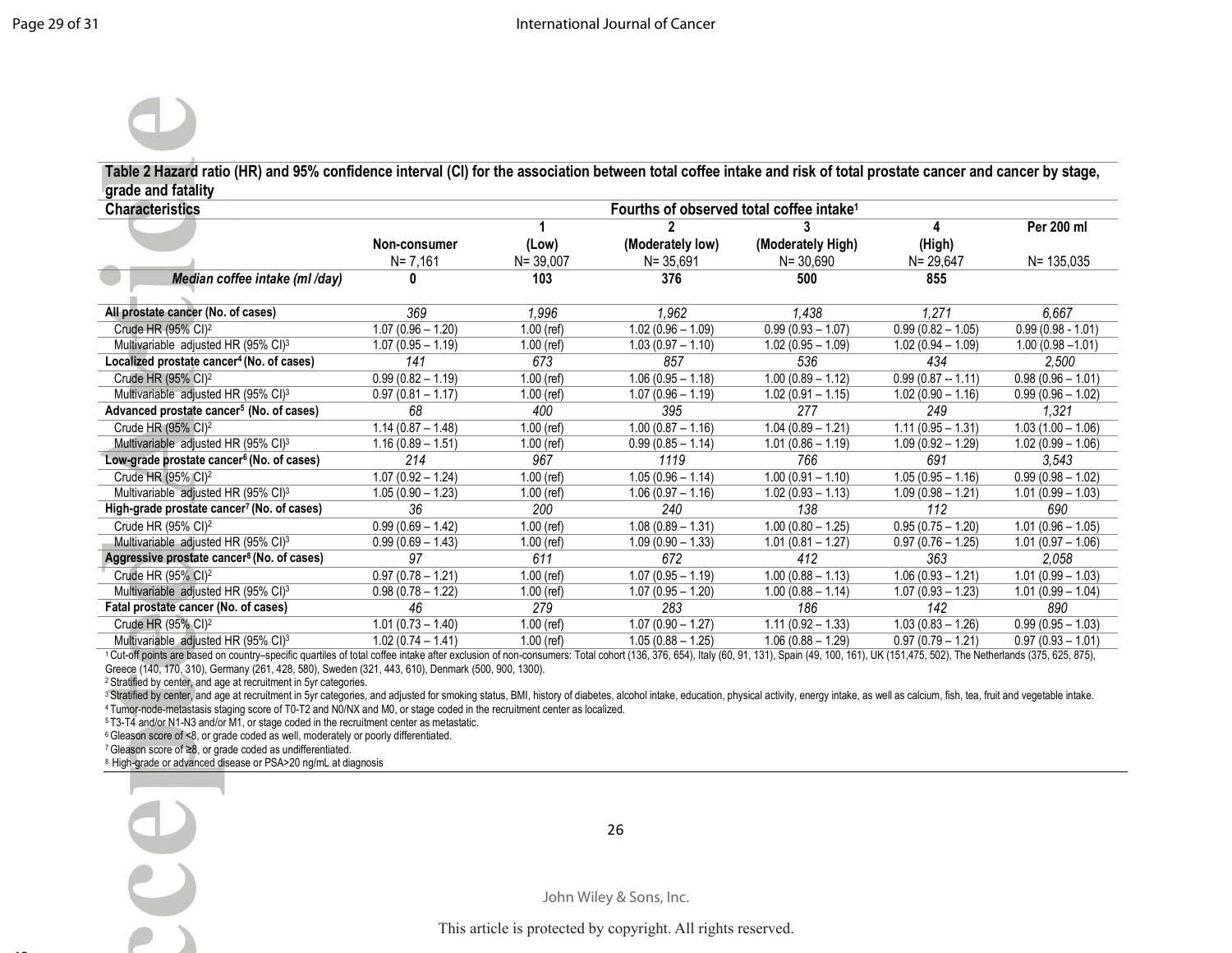Table 3 Hazard ratio (HR) and 95% confidence interval (CI) for the association between tea intake and risk of total prostate cancer and cancer by stage, grade and **--**   $\sim$ 

| $\overline{\phantom{a}}$                               | Thirds of observed tea intake <sup>1</sup> |              |                     |                     |                     |  |
|--------------------------------------------------------|--------------------------------------------|--------------|---------------------|---------------------|---------------------|--|
|                                                        |                                            |              |                     | 3                   | Per 100 ml/L        |  |
|                                                        | Non consumer                               | (Low)        | (Moderate)          | (High)              |                     |  |
|                                                        | $N = 50,140$                               | $N = 37,582$ | $N = 32,185$        | $N = 21,289$        | $N = 91,056$        |  |
| Median tea intake (ml /day)                            |                                            | 12           | 119                 | 450                 |                     |  |
| All prostate cancer (No. of cases)                     | 2.792                                      | 1.624        | 1,647               | 973                 | 4,244               |  |
| Crude HR (95% CI) <sup>2</sup>                         | $0.91(0.84 - 0.99)$                        | $1.00$ (ref) | $0.99(0.92 - 1.06)$ | $1.00(0.92 - 1.09)$ | $1.00(0.99 - 1.01)$ |  |
| Multivariable adjusted HR (95% CI)3                    | $0.93(0.85 - 1.01)$                        | $1.00$ (ref) | $0.98(0.91 - 1.05)$ | $0.98(0.90 - 1.07)$ | $1.00(0.99 - 1.01)$ |  |
| Localized prostate cancer <sup>4</sup> (No. of cases)  | 923                                        | 642          | 633                 | 443                 | 1,108               |  |
| Crude HR (95% CI) <sup>2</sup>                         | $0.85(0.74 - 0.98)$                        | $1.00$ (ref) | $0.96(0.86 - 1.07)$ | $0.96(0.85 - 1.09)$ | $1.00(0.98 - 1.01)$ |  |
| Multivariable adjusted HR (95% CI)3                    | $0.87(0.76 - 1.00)$                        | $1.00$ (ref) | $0.94(0.84 - 1.06)$ | $0.93(0.82 - 1.06)$ | $0.99(0.98 - 1.01)$ |  |
| Advanced prostate cancer <sup>5</sup> (No. of cases)   | 443                                        | 364          | 373                 | 209                 | 946                 |  |
| Crude HR (95% CI) <sup>2</sup>                         | $1.03(0.87 - 1.21)$                        | $1.00$ (ref) | $0.92(0.79 - 1.06)$ | $0.97(0.82 - 1.16)$ | $0.99(0.97 - 1.01)$ |  |
| Multivariable adjusted HR (95% CI) <sup>3</sup>        | $1.01(0.86 - 1.20)$                        | $1.00$ (ref) | $0.94(0.81 - 1.09)$ | $1.01(0.85 - 1.21)$ | $1.00(0.98 - 1.02)$ |  |
| Low-grade prostate cancer <sup>6</sup> (No. of cases)  | 1301                                       | 961          | 862                 | 633                 | 2,456               |  |
| Crude HR (95% CI) <sup>2</sup>                         | $0.86(0.77 - 0.96)$                        | $1.00$ (ref) | $0.94(0.86 - 1.04)$ | $1.00(0.90 - 1.10)$ | $1.00(0.99 - 1.01)$ |  |
| Multivariable adjusted HR (95% CI)3                    | $0.88(0.78 - 0.98)$                        | $1.00$ (ref) | $0.94(0.85 - 1.03)$ | $0.99(0.89 - 1.10)$ | $1.00(0.98 - 1.01)$ |  |
| High-grade prostate cancer <sup>7</sup> (No. of cases) | 211                                        | 192          | 210                 | 113                 | 515                 |  |
| Crude HR (95% CI) <sup>2</sup>                         | $0.99(0.77 - 1.28)$                        | $1.00$ (ref) | $1.10(0.90 - 1.35)$ | $1.07(0.84 - 1.36)$ | $0.98(0.96 - 1.04)$ |  |
| Multivariable adjusted HR (95% CI) <sup>3</sup>        | $0.98(0.76 - 1.27)$                        | $1.00$ (ref) | $1.11(0.90 - 1.36)$ | $1.09(0.86 - 1.40)$ | $1.01(0.99 - 1.04)$ |  |
| Aggressive prostate cancer <sup>8</sup> (No. of cases) | 687                                        | 539          | 609                 | 320                 | 1.468               |  |
| Crude HR (95% CI) <sup>2</sup>                         | $1.06(0.92 - 1.23)$                        | $1.00$ (ref) | $1.07(0.95 - 1.20)$ | $1.04(0.84 - 1.26)$ | $1.00(0.99 - 1.02)$ |  |
| Multivariable adjusted HR (95% CI) <sup>3</sup>        | $1.05(0.91 - 1.22)$                        | $1.00$ (ref) | $1.08(0.96 - 1.22)$ | $1.06(0.92 - 1.23)$ | $1.00(0.99 - 1.02)$ |  |
| Fatal prostate cancer (No. of cases)                   | 348                                        | 239          | 239                 | 110                 | 588                 |  |
| Crude HR (95% CI) <sup>2</sup>                         | $0.95(0.75 - 1.20)$                        | $1.00$ (ref) | $0.99(0.82 - 1.19)$ | $0.92(0.73 - 1.15)$ | $0.99(0.96 - 1.01)$ |  |
| Multivariable adjusted HR (95% CI) <sup>3</sup>        | $0.93(0.74 - 1.18)$                        | $1.00$ (ref) | $0.97(0.81 - 1.17)$ | $0.89(0.70 - 1.13)$ | $0.98(0.96 - 1.01)$ |  |

1 Cut-off points are based on country-specific tertiles of tea intake after exclusion of non-consumers: Total cohort (25, 281), Italy (10, 43), Spain (57, 171), UK (475, 855), The Netherlands (74, 238), Greece (0.5, 11), G Sweden (16, 179) and Denmark (16, 500).

<sup>2</sup>Stratified by center, and age at recruitment in 5yr categories.

3 Stratified by center, and age at recruitment in 5yr categories, and adjusted for smoking status, BMI, history of diabetes, alcohol intake, education, physical activity, energy intake, as well as calcium, fish, coffee, fr

<sup>4</sup> Tumor-node-metastasis staging score of T0-T2 and N0/NX and M0, or stage coded in the recruitment center as localized.

5T3-T4 and/or N1-N3 and/or M1, or stage coded in the recruitment center as metastatic.

<sup>6</sup>Gleason score of <8, or grade coded as well, moderately or poorly differentiated.7 Gleason score of ≥8, or grade coded as undifferentiated.

8 High-grade or advanced disease or PSA>20 ng/mL at diagnosis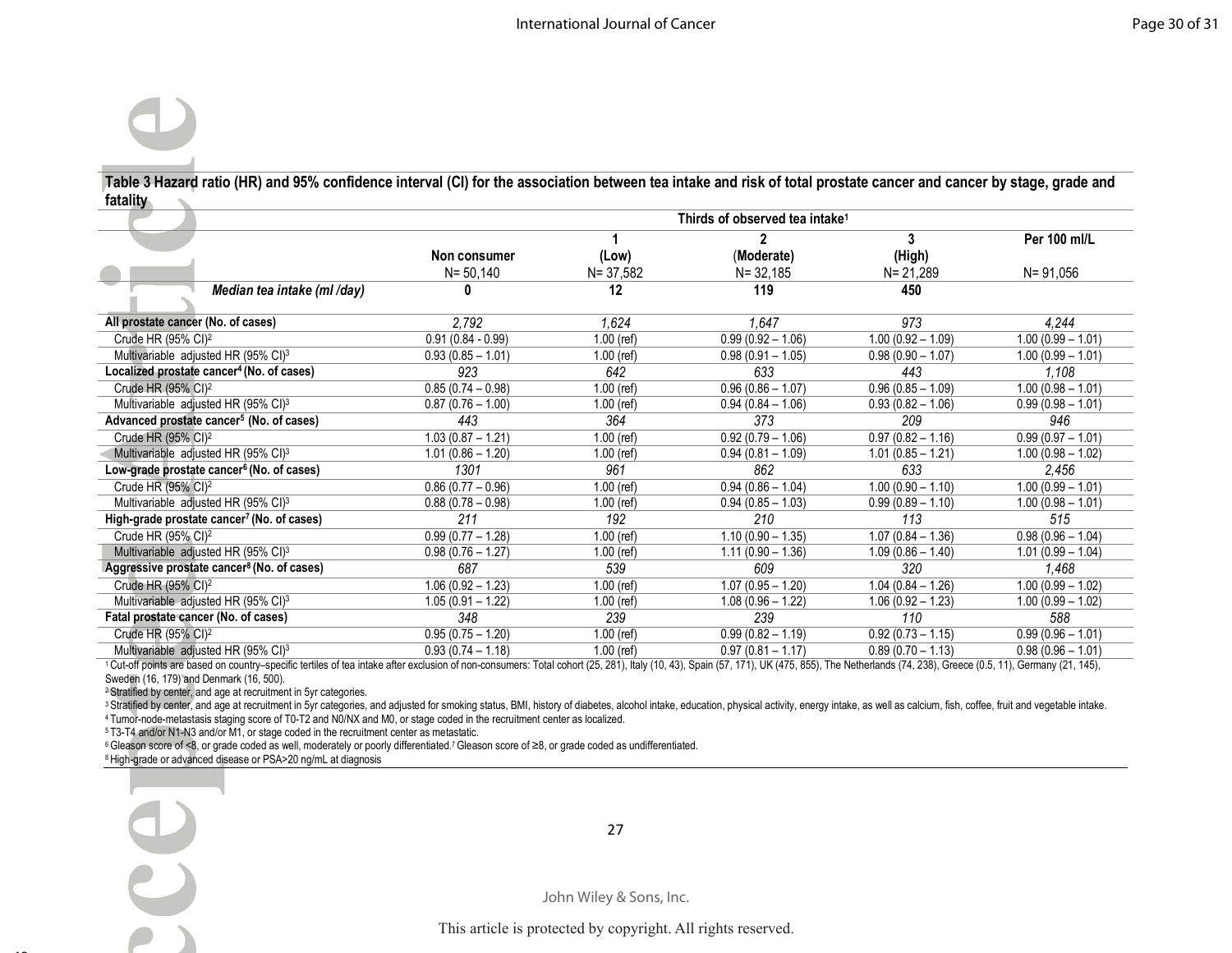## Table 4 Hazard ratio (HR) and 95% confidence interval (CI) for the association between caffeinated coffee intake and risk of total prostate cancer and cancer by stage, grade and fatality

|                                                       | Thirds of observed caffeinated coffee intake <sup>1</sup> |              |                     |                     |                     |  |
|-------------------------------------------------------|-----------------------------------------------------------|--------------|---------------------|---------------------|---------------------|--|
|                                                       |                                                           |              |                     | 3                   | Per 100 ml/L        |  |
|                                                       | Non consumer                                              | (Low)        | (Moderate)          | (High)              |                     |  |
|                                                       | $N = 25,064$                                              | $N = 31,350$ | $N = 23,860$        | $N = 20,773$        | $N = 75,983$        |  |
| Median caffeinated coffee intake (ml /day)            | 0                                                         | 81           | 475                 | 787                 |                     |  |
| All prostate cancer (No of cases)                     | 994                                                       | 1,459        | 1,154               | 838                 | 3,451               |  |
| Crude HR (95% CI) <sup>2</sup>                        | $0.96(0.85 - 1.08)$                                       | $1.00$ (ref) | $1.02(0.94 - 1.10)$ | $0.95(0.87 - 1.04)$ | $0.99(0.98 - 1.00)$ |  |
| Multivariable adjusted HR (95% CI) <sup>3</sup>       | $0.97(0.86 - 1.09)$                                       | $1.00$ (ref) | $1.02(0.94 - 1.10)$ | $0.98(0.89 - 1.07)$ | $1.00(0.99 - 1.01)$ |  |
| Localized prostate cancer <sup>4</sup> (No of cases)  | 529                                                       | 423          | 311                 | 257                 | 991                 |  |
| Crude HR (95% CI) <sup>2</sup>                        | $0.87(0.72 - 1.06)$                                       | $1.00$ (ref) | $1.00(0.86 - 1.16)$ | $1.00(0.85 - 1.17)$ | $0.99(0.97 - 1.01)$ |  |
| Multivariable adjusted HR (95% CI) <sup>3</sup>       | $0.89(0.73 - 1.08)$                                       | $1.00$ (ref) | $1.01(0.87 - 1.17)$ | $1.03(0.88 - 1.21)$ | $1.00(0.98 - 1.02)$ |  |
| Advanced prostate cancer <sup>5</sup> (No of cases)   | 146                                                       | 258          | 196                 | 135                 | 589                 |  |
| Crude HR (95% CI) <sup>2</sup>                        | $0.96(0.73 - 1.25)$                                       | $1.00$ (ref) | $0.98(0.81 - 1.18)$ | $0.97(0.78 - 1.20)$ | $1.00(0.98 - 1.03)$ |  |
| Multivariable adjusted HR (95% CI) <sup>3</sup>       | $0.97(0.74 - 1.28)$                                       | $1.00$ (ref) | $0.98(0.81 - 1.18)$ | $0.96(0.78 - 1.20)$ | $1.00(0.98 - 1.03)$ |  |
| Low-grade prostate cancer <sup>6</sup> (No of cases)  | 707                                                       | 815          | 593                 | 459                 | 1,867               |  |
| Crude HR (95% CI) <sup>2</sup>                        | $0.93(0.80 - 1.09)$                                       | $1.00$ (ref) | $0.99(0.89 - 1.10)$ | $0.99(0.88 - 1.18)$ | $1.00(0.99 - 1.02)$ |  |
| Multivariable adjusted HR (95% CI) <sup>3</sup>       | $0.94(0.81 - 1.10)$                                       | $1.00$ (ref) | $1.00(0.90 - 1.12)$ | $1.02(0.91 - 1.15)$ | $1.01(0.99 - 1.02)$ |  |
| High-grade prostate cancer <sup>7</sup> (No of cases) | 101                                                       | 141          | 103                 | 54                  | 298                 |  |
| Crude HR (95% CI) <sup>2</sup>                        | $0.75(0.51 - 1.11)$                                       | $1.00$ (ref) | $1.01(0.78 - 1.30)$ | $0.84(0.61 - 1.15)$ | $0.98(0.94 - 1.02)$ |  |
| Multivariable adjusted HR (95% CI) <sup>3</sup>       | $0.75(0.50 - 1.11)$                                       | $1.00$ (ref) | $1.00(0.77 - 1.30)$ | $0.83(0.60 - 1.15)$ | $0.98(0.94 - 1.02)$ |  |
| Aggressive prostate cancer <sup>8</sup> (No of cases) | 279                                                       | 394          | 296                 | 190                 | 880                 |  |
| Crude HR (95% CI) <sup>2</sup>                        | $0.94(0.75 - 1.17)$                                       | $1.00$ (ref) | $1.00(0.86 - 1.17)$ | $0.96(0.80 - 1.14)$ | $1.00(0.98 - 1.02)$ |  |
| Multivariable adjusted HR (95% CI) <sup>3</sup>       | $0.94(0.75 - 1.18)$                                       | $1.00$ (ref) | $1.01(0.86 - 1.17)$ | $0.96(0.80 - 1.15)$ | $1.00(0.98 - 1.03)$ |  |
| Fatal prostate cancer (No of cases)                   | 114                                                       | 193          | 160                 | 93                  | 446                 |  |
| Crude HR (95% CI) <sup>2</sup>                        | $0.93(0.67 - 1.29)$                                       | $1.00$ (ref) | $1.10(0.89 - 1.36)$ | $1.20(0.93 - 1.55)$ | $1.02(0.99 - 1.05)$ |  |
| Multivariable adjusted HR (95% CI) <sup>3</sup>       | $0.97(0.70 - 1.34)$                                       | $1.00$ (ref) | $1.08(0.87 - 1.34)$ | $1.16(0.89 - 1.51)$ | $1.01(0.98 - 1.04)$ |  |

1 Cut-off points are based on country-specific tertiles of caffeinated coffee intake after exclusion of non-consumers: Total cohort (150, 475), Italy (60, 104), Spain (2.0, 3.0), UK (190, 475), The Netherlands (360, 675), Germany (290, 523), Sweden (343, 600).

<sup>2</sup>Stratified by center, and age at recruitment in 5yr categories.

3 Stratified by center, age at recruitment in 5yr categories, and adjusted for smoking status, BMI, history of diabetes, alcohol intake, education, physical activity, energy intake, and calcium, fish, decaffeinated coffee,

<sup>4</sup> Tumor-node-metastasis staging score of T0-T2 and N0/NX and M0, or stage coded in the recruitment center as localized.

<sup>5</sup>T3-T4 and/or N1-N3 and/or M1, or stage coded in the recruitment center as metastatic.

<sup>6</sup>Gleason score of <8, or grade coded as well, moderately or poorly differentiated.7 Gleason score of ≥8, or grade coded as undifferentiated.

<sup>8</sup> High-grade or advanced disease or PSA>20 ng/mL at diagnosis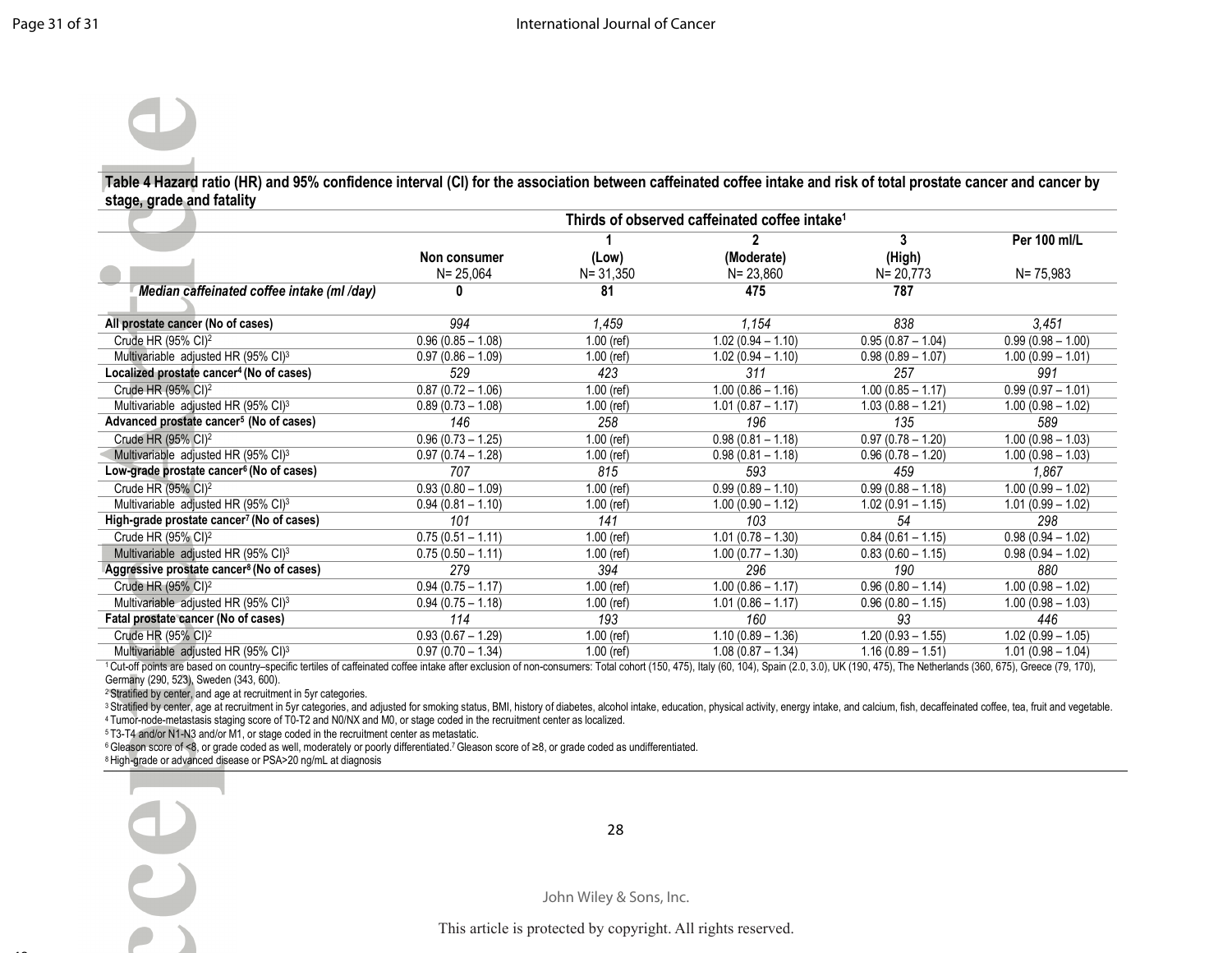# Table 5 Hazard ratio (HR) and 95% confidence interval (CI) for the association between decaffeinated coffee intake and risk of total prostate cancer and cancer by stage, grade and fatality

|                                                        | Thirds of observed decaffeinated coffee intake <sup>1</sup> |              |                     |                     |                     |  |
|--------------------------------------------------------|-------------------------------------------------------------|--------------|---------------------|---------------------|---------------------|--|
|                                                        | Non-consumer                                                |              |                     | 3                   | Per 50 ml           |  |
|                                                        | $N = 57,655$                                                | (Low)        | (Moderate)          | (High)              |                     |  |
|                                                        |                                                             | $N = 16,039$ | $N = 6,636$         | $N = 10,453$        | $N = 33,128$        |  |
| Median decaffeinated coffee intake (ml /day)           | 0                                                           |              | 75                  | 190                 |                     |  |
| All prostate cancer (No. of cases)                     | 2.145                                                       | 521          | 200                 | 388                 | 1.109               |  |
| Crude HR (95% CI) <sup>2</sup>                         | $0.99(0.87 - 1.13)$                                         | $1.00$ (ref) | $0.91(0.77 - 1.08)$ | $0.99(0.86 - 1.14)$ | $1.00(0.98 - 1.01)$ |  |
| Multivariable adjusted HR (95% CI) <sup>3</sup>        | $1.00(0.87 - 1.14)$                                         | $1.00$ (ref) | $0.92(0.77 - 1.09)$ | $1.00(0.87 - 1.15)$ | $1.00(0.98 - 1.01)$ |  |
| Localized prostate cancer <sup>4</sup> (No. of cases)  | 1.034                                                       | 120          | 59                  | 130                 | 309                 |  |
| Crude HR (95% CI) <sup>2</sup>                         | $0.90(0.73 - 1.11)$                                         | $1.00$ (ref) | $0.66(0.48 - 0.90)$ | $0.91(0.70 - 1.18)$ | $1.02(0.99 - 1.04)$ |  |
| Multivariable adjusted HR (95% CI) <sup>3</sup>        | $0.92(0.75 - 1.13)$                                         | $1.00$ (ref) | $0.67(0.48 - 0.92)$ | $0.93(0.72 - 1.20)$ | $1.02(0.99 - 1.04)$ |  |
| Advanced prostate cancer <sup>5</sup> (No. of cases)   | 393                                                         | 105          | 52                  | 79                  | 236                 |  |
| Crude HR (95% CI) <sup>2</sup>                         | $0.88(0.66 - 1.19)$                                         | $1.00$ (ref) | $0.91(0.64 - 1.29)$ | $0.88(0.64 - 1.20)$ | $0.98(0.95 - 1.02)$ |  |
| Multivariable adjusted HR (95% CI) <sup>3</sup>        | $0.88(0.65 - 1.19)$                                         | $1.00$ (ref) | $0.91(0.64 - 1.29)$ | $0.87(0.64 - 1.19)$ | $0.98(0.95 - 1.02)$ |  |
| Low-grade prostate cancer <sup>6</sup> (No. of cases)  | 1,552                                                       | 351          | 157                 | 268                 | 776                 |  |
| Crude HR $(95\% \text{ Cl})^2$                         | $1.02(0.87 - 1.19)$                                         | $1.00$ (ref) | $0.95(0.77 - 1.15)$ | $1.01(0.85 - 1.19)$ | $1.00(0.98 - 1.02)$ |  |
| Multivariable adjusted HR (95% CI) <sup>3</sup>        | $1.03(0.88 - 1.20)$                                         | $1.00$ (ref) | $0.95(0.78 - 1.16)$ | $1.02(0.86 - 1.21)$ | $1.00(0.98 - 1.02)$ |  |
| High-grade prostate cancer <sup>7</sup> (No. of cases) | 222                                                         | 77           | 15                  | 51                  | 143                 |  |
| Crude HR (95% CI) <sup>2</sup>                         | $0.77(0.53 - 1.11)$                                         | $1.00$ (ref) | $0.52(0.29 - 0.93)$ | $0.84(0.57 - 1.24)$ | $1.01(0.97 - 1.05)$ |  |
| Multivariable adjusted HR (95% CI) <sup>3</sup>        | $0.76(0.52 - 1.11)$                                         | $1.00$ (ref) | $0.52(0.29 - 0.93)$ | $0.83(0.56 - 1.24)$ | $1.00(0.97 - 1.05)$ |  |
| Aggressive prostate cancer <sup>8</sup> (No. of cases) | 609                                                         | 186          | 75                  | 133                 | 394                 |  |
| Crude HR (95% CI) <sup>2</sup>                         | $0.84(0.67 - 1.06)$                                         | $1.00$ (ref) | $0.92(0.69 - 1.22)$ | $0.91(0.71 - 1.15)$ | $0.99(0.96 - 1.02)$ |  |
| Multivariable adjusted HR (95% CI)3                    | $0.84(0.67 - 1.06)$                                         | $1.00$ (ref) | $0.92(0.69 - 1.23)$ | $0.90(0.71 - 1.15)$ | $0.99(0.96 - 1.01)$ |  |
| Fatal prostate cancer (No. of cases)                   | 242                                                         | 79           | 24                  | 45                  | 148                 |  |
| Crude HR (95% CI) <sup>2</sup>                         | $1.20(0.80 - 1.81)$                                         | $1.00$ (ref) | $1.08(0.66 - 1.78)$ | $0.83(0.56 - 1.24)$ | $0.95(0.90 - 1.00)$ |  |
| Multivariable adjusted HR (95% CI) <sup>3</sup>        | $1.19(0.79 - 1.80)$                                         | $1.00$ (ref) | $1.07(0.65 - 1.77)$ | $0.85(0.57 - 1.28)$ | $0.95(0.90 - 1.00)$ |  |

1 Cut-off points are based on country-specific tertiles of decaffeinated coffee intake after exclusion of non-consumers: Total cohort (2.2, 75), Italy (6.4, 20), Spain (2.0, 3.0), UK (2.0, 27), The Netherlands (63, 100) Gr (19, 150).

<sup>2</sup>Stratified by center, and age at recruitment in 5 categories.

3 Stratified by center, age at recruitment in 5 categories, and adjusted for smoking status, BMI, history of diabetes, alcohol intake, education, physical activity, energy intake, as well as calcium, fish, caffeinated coff <sup>4</sup>Tumor-node-metastasis staging score of T0-T2 and N0/NX and M0, or stage coded in the recruitment center as localized.

<sup>5</sup>T3-T4 and/or N1-N3 and/or M1, or stage coded in the recruitment center as metastatic.

<sup>6</sup>Gleason score of <8, or grade coded as well, moderately or poorly differentiated.7 Gleason score of ≥8, or grade coded as undifferentiated.

8 High-grade or advanced disease or PSA>20 ng/mL at diagnosis.